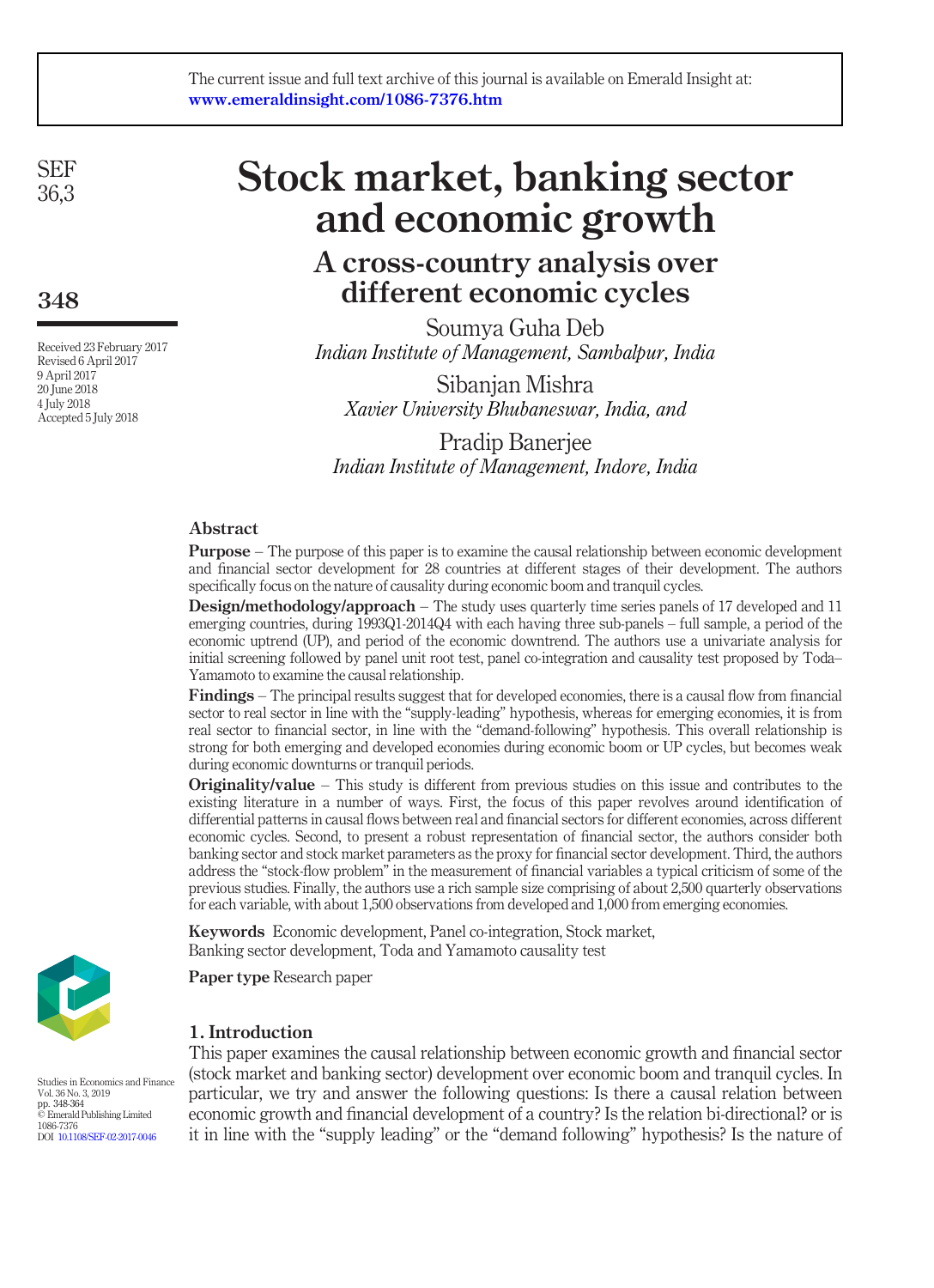this relation similar or different for countries at different stages of development? Is the relationship different across different economic cycles? Using quarterly time series data of several variables pertaining to economic growth and financial sector development from 28 countries representing emerging and developed economies and a series of univariate, multivariate and causality tests, we provide interesting insights into these issues.

Research on association between financial development and economic growth dates back to as early as twentieth century (Schumpeter, 1911) and is of great interest among economists for many years. A large amount of empirical research explores the impact of financial development on economic growth and vice-versa (King and Levine, 1993a, 1993b; Levine and Zervos, 1998; Levine *et al.*, 2000; Beck *et al.*, 2000; Beck and Levine, 2004). Results from these studies are generally conflicting in nature (Nyasha and Odhiambo, 2015).

Possible directions of causality between financial sector development and economic growth are highlighted by Patrick (1966) in his "supply-leading" and "demand-following" hypotheses. The "demand-following" hypothesis claims that when an economy grows, it creates increased demand for financial services, which, in turn, leads to development of financial sector. According to this view, lack of financial institutions in some countries at a lower level of economic growth, is simply the manifestation of lack of demand for their services. A few studies validate this hypothesis although they are few and sparse in time. Robinson (1952), Gurley and Shaw (1967), Goldsmith (1969) and Jung (1986) are to name a few.

The "supply-leading" hypothesis, on the contrary, claims that a causal relationship flows from financial sector development to economic development. As per this hypothesis, the intention to create and develop financial institutions and markets leads to increase in the supply of financial resources, which, in turn, fuels economic growth. This hypothesis has received overwhelming support in the empirical literature, particularly in the context of developed and industrialized economies. King and Levine (1993a, 1993b), Levine and Zervos (1998), Demirgüç-Kunt and Maksimovic (1996), Rajan and Zingales (1998), Levine *et al.* (2000), Beck and Levine (2004) and Laopodis and Papastamou (2016) report positive causal effects of financial development on economic growth in line with this hypothesis. These studies claim that countries with developed financial systems, large efficient banks and a well-organized and smoothly functioning stock market, tend to grow much faster by providing access to muchneeded funds for financially constrained economic enterprises. More specifically, on this issue a large number of studies also indicate the presence of a "nonlinear" relationship between financial sector development and economic growth (Deidda and Fattouh, 2002; Rioja and Valev, 2004a, 2004b; Shen and Lee, 2006; Ergungor, 2008; Huang and Lin,2009; Arcand *et al.*, 2012). These studies posit that financial sector development is a significant determinant of economic growth in high-income countries but insignificant in low-income countries. This view is however challenged (Fry, 1995), which argue that countries in their early stage of development should benefit more from financial sector development.

In addition to providing empirical support for the "demand following" and the "supply leading" hypothesis, a number of empirical studies also report the presence of a two-way causality between financial development and economic growth (Atje and Jovanovic,1993; Demetriades and Hussein, 1996; Goldsmith, 1969; King and Levine, 1993a, 1993b; Levine and Zervos, 1998).

The growing importance of financial sector globally, especially in emerging countries, over the past few decades makes the issue particularly interesting because of obvious policy implications. In recent times, some research has been done with regard to this important question in emerging countries. Masoud and Hardaker (2012) analyse the relationship between economic growth and financial development by taking 42 emerging markets over 12 years period and find that the stock market development has a significant effect on Analysis over different economic cycles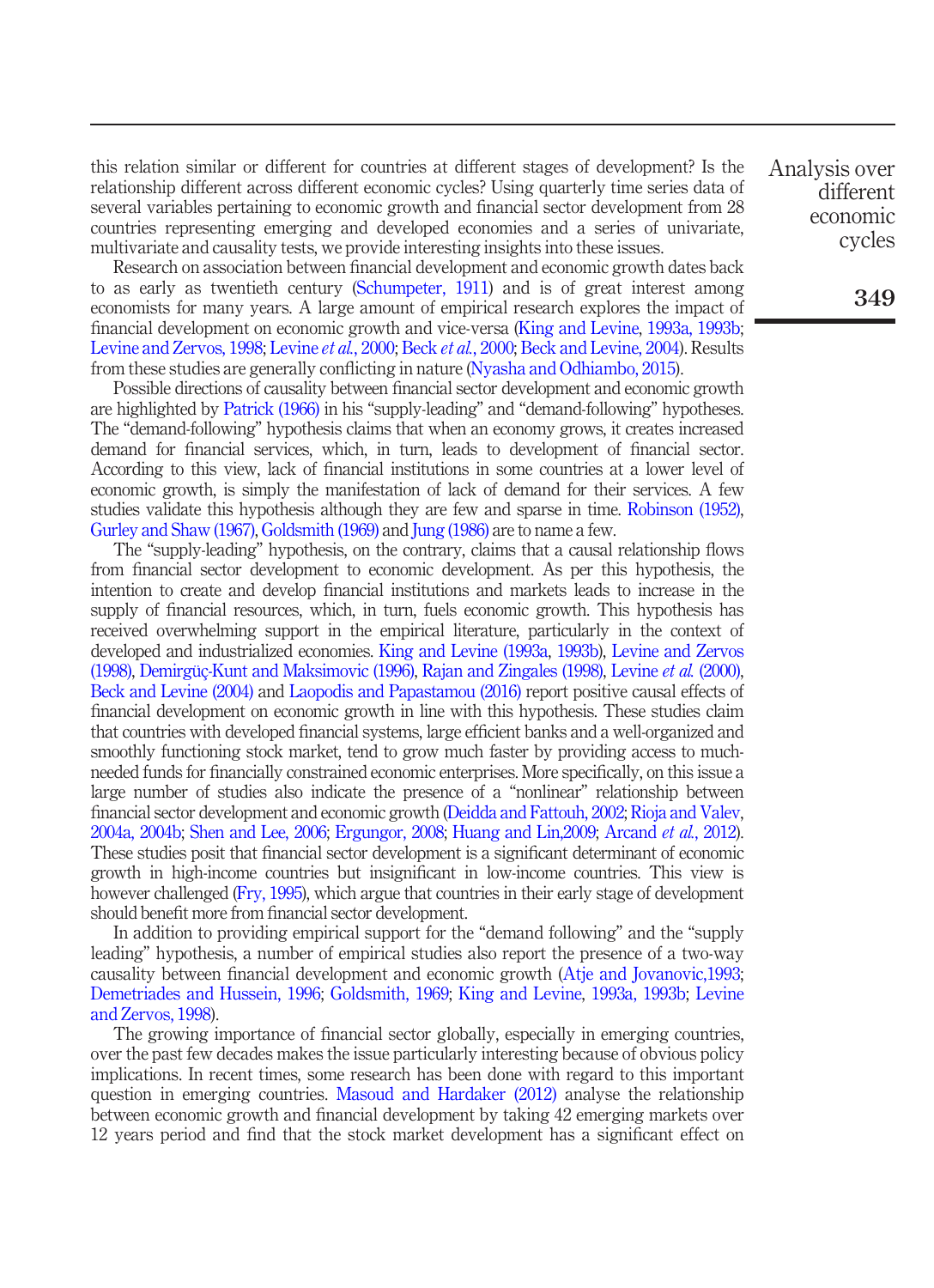SEF 36,3

350

economic growth even after control for the influence of banking sectors. Sehrawat and Giri (2015, 2016) finds long-run relationship between financial development and economic growth for India and the SAARC countries, respectively and provides evidence for the "supply-leading hypothesis." Hsueh *et al.* (2013) studying ten Asian countries, Naik and Padhi (2015) covering 27 emerging economies report similar results. Banya and Biekpe (2017) report positive linkages between economic growth and banking competition for the frontier African nations. Kandil *et al.* (2017) compared China and India in terms of globalization, financial development and economic growth and finds that while globalization accelerates economic growth in India it impairs in case of China. Regarding capitalization and growth both the economies provide positive relationship. Kaushal and Ghosh (2018) study the role of financial intermediaries in economic development for India claiming that banking and insurance sector specifically play important role in economic growth in the long run. On the other hand, Habibullah (1999) and Chang (2002) for China and Bhattacharya and Sivasubramanian (2003), Agrawalla and Tuteja (2008), Sarkar (2007), Chakraborty (2008) and Deb and Mukherjee (2008) for India, Law and Singh (2014) for 87 developed and developing nations, Phiri (2015) for South Africa and Hamadi and Bassil (2015) for MENA region provide mixed results on the linkages between financial sector development and economic development over the past two decades.

Our study differs from many previous studies on this issue and contributes to the existing literature in a number of ways. First, a fundamental question, which remains unanswered so far is whether the nature of association between financial sector development and economic development is stable across time or varying across different economic growth cycles, namely, the boom and tranquil periods. A large number of previous studies (Deidda and Fattouh, 2002; Shen and Lee, 2006; Ergungor, 2008; Huang and Lin, 2009; Arcand *et al.*, 2012) posit that financial sector development is an important determinant of economic growth in high-income countries but insignificant in low-income countries suggesting that the nature of association can also be different in different economic cycles. The degree of such variation can again be different in emerging countries *vis-a-vis* developed ones. This issue, to the best of our knowledge has not been adequately addressed in previous research, particularly for emerging countries. The primary focus of this paper is to identify such differential patterns, if any, across boom and tranquil cycles for different countries. Second, although a majority of the previous studies focus on either banking sector parameters (Wu *et al.*, 2010; Chaiechi, 2012; Bojanic, 2012; Hsueh *et al.*, 2013; Menyah *et al.*, 2014; Pradhan *et al.*, 2014) or stock market parameters (Leon and Filis, 2008; Hasan *et al.*, 2009; Campos *et al.*, 2012) as proxy for financial sector development, very few have considered both, the most recent one being Vardar and Coskun (2016). To strengthen the literature, we consider both proxies and present a more robust representation of financial sector development. Having done that, the possibility of the problem of multicollinearity between banking and stock market variables cannot be ignored. Hence, we check possibility of multicollinearity through VIF test and find the test statistic value well within the acceptable range. Third, following Levine *et al.* (2000) and Calderón and Liu (2003), we address the "stock-flow problem"[1] in measurement of financial variables. We consider first difference of the financial sector variables in year *t* and *t-*1 in terms of percentage change of each variable and deflate end-of-year items by their corresponding end-of-year consumer price indices. We use a rich data set with representations from both developed and emerging economies. We use 88 quarterly observations of all variables spread over 22 years (1993Q1- 2014Q4) for 28 countries: 17 developed countries and 11 emerging countries. This generates a total of about 2,500 quarterly observations for each variable overall, with about 1,500 observations from developed countries and 1,000 from emerging countries.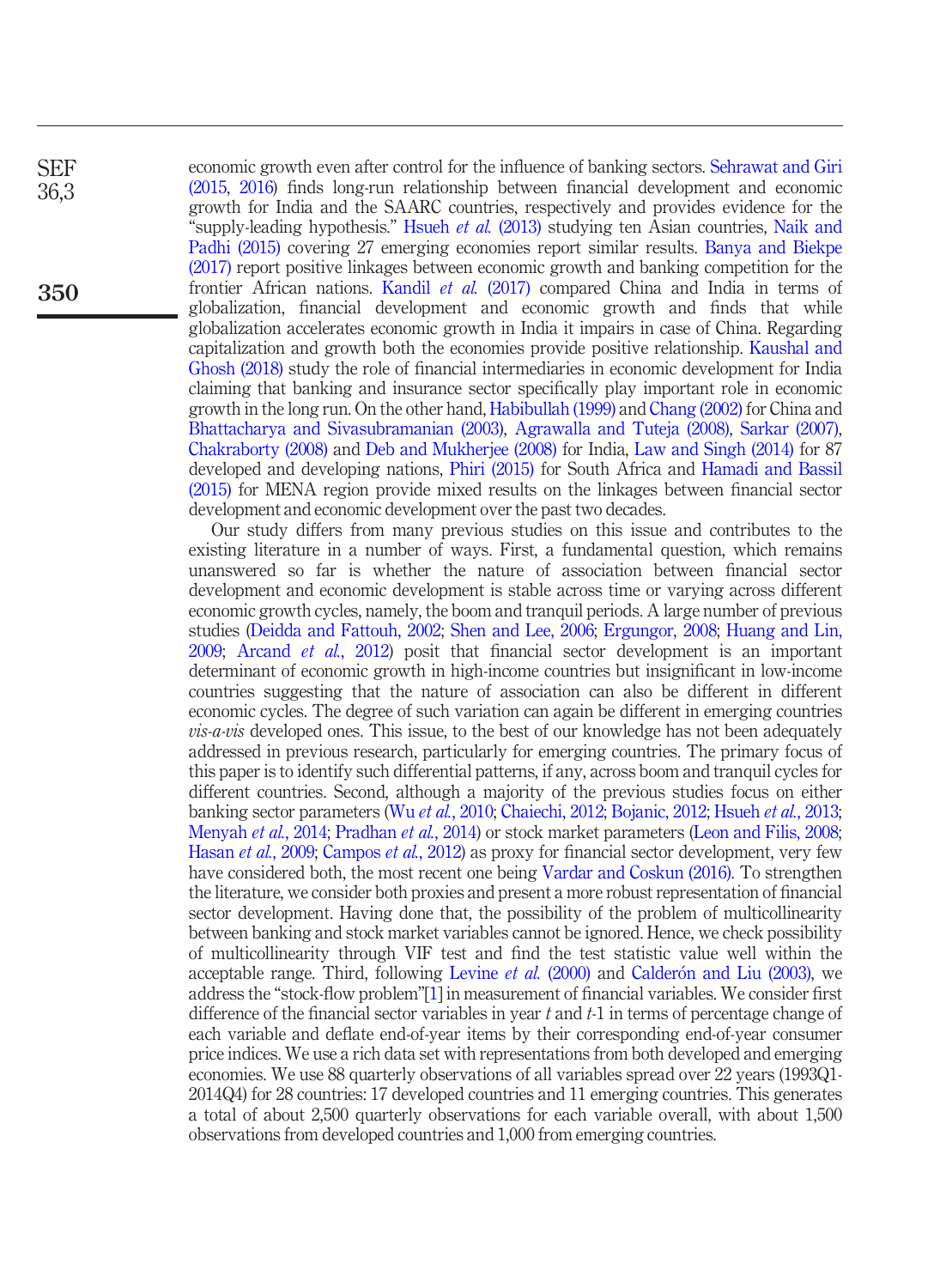The study uses a combination of univariate analysis, panel unit root test, panel cointegration and causality test of Toda and Yamamoto (1995) (Toda–Yamamoto [TY] henceforth) under conditions of non-stationarity to test the nature of the association between financial sector development and economic growth. Our principal results are as follows: first, for developed countries, there seems to be a causal flow from financial to economic development, in line with the "supply-leading hypothesis." Second, for emerging countries, the direction of this causality reverses. We find strong causal flow from the real sector (economic development) to the financial sector, i.e. the "demand-following hypothesis" seems to be working for emerging economies. This is in sharp contrast with results suggested by some earlier studies. Third, although this overall relationship holds strong for both emerging and developed countries during economic booms or UP cycles, the pattern turns weak without any prominent direction during economic downturns or tranquil periods.

The remaining part of the paper is organized as follows: Section 2 discusses the variables used and sources of data, Section 3 details the methodology adopted, Section 4 presents the principal results obtained and inferences thereon. Section 5 furnishes the conclusion followed by references, appendices and tables.

#### 2. Variables and data

Our analysis uses quarterly time series data for 17 developed countries and 11 emerging countries during 1993-2014. We classify developed and emerging countries using Morgan Stanley Capital International country index. We consider only those countries, which had continuous data for all the variables for the entire study period. Accordingly, our final sample has 17 developed and 11 emerging countries each having data over 88 quarters for all the variables. The countries in our sample is listed in Table I.

|    | List of emerging countries |    | List of developed countries |
|----|----------------------------|----|-----------------------------|
|    | Chile                      |    | Australia                   |
| 2  | China                      | 2  | Austria                     |
| 3  | Greece                     | 3  | Belgium                     |
| 4  | Hungary                    | 4  | Canada                      |
| 5  | India                      | 5  | Finland                     |
| 6  | Indonesia                  | 6  | France                      |
|    | Malaysia                   |    | Hong Kong                   |
| 8  | Mexico                     | 8  | <b>Israel</b>               |
| 9  | Philippines                | 9  | Italy                       |
| 10 | South Korea                | 10 | The Netherlands             |
| 11 | Turkey                     | 11 | New Zealand                 |
|    |                            | 12 | Norway                      |
|    |                            | 13 | Singapore                   |
|    |                            | 14 | Spain                       |
|    |                            | 15 | Switzerland                 |
|    |                            | 16 | UK                          |
|    |                            | 17 | <b>USA</b>                  |

Notes: This table shows the list of countries in our sample from developed and emerging economies. We consider the country classification used in Morgan Stanley Capital International country index. From the overall list, we consider only those countries, which had continuous data for all the variables mentioned in this section for the entire study period Source: www.msci.com/market-classification

economic cycles

Analysis over different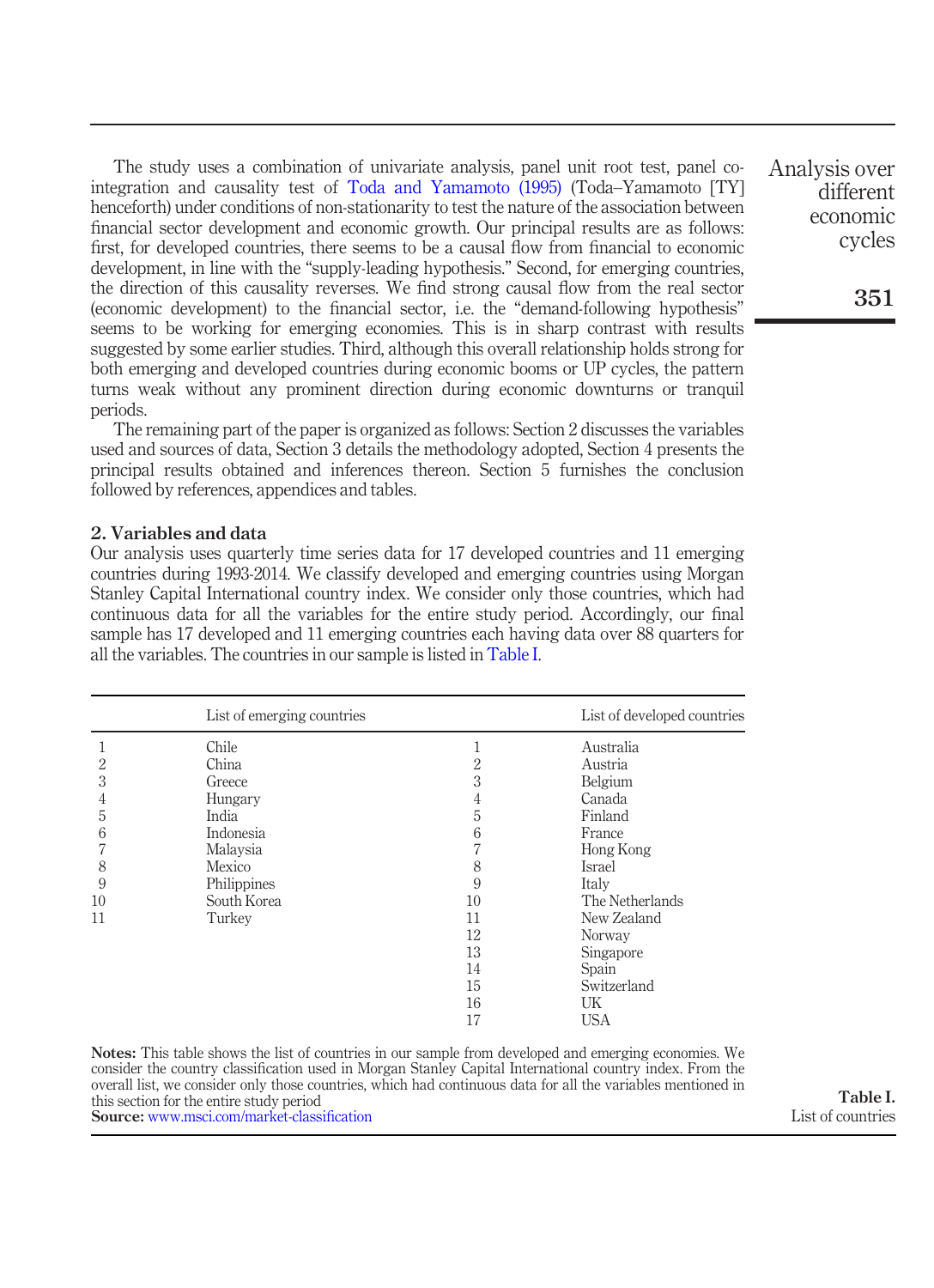| <b>SEF</b><br>36,3 | We collect data from two main sources, namely:<br>Economist-Intelligence-Unit (EIU) database of Alacra; and<br>(1)<br>Thomson Reuters.<br>(2)                                                                                                                                                                                                                    |
|--------------------|------------------------------------------------------------------------------------------------------------------------------------------------------------------------------------------------------------------------------------------------------------------------------------------------------------------------------------------------------------------|
| 352                | The variables used in this study are selected primarily for their suitability as measures of<br>the stock market, banking sector and economic development.                                                                                                                                                                                                       |
|                    | 2.1 Economic development measures<br>Economic development is measured by quarterly change in real GDP (GPDCHNG) for each<br>country. We collect this data for 1993-2014 and estimate the percentage change of the same<br>over 88 quarters.                                                                                                                      |
|                    | 2.2 Financial sector development measures<br>We use both stock market and banking sector-related variables to represent financial sector<br>development.<br>2.2.1 Stock market development measures. In this paper, we use the following variables<br>as measures of stock market development:                                                                   |
|                    | <i>Market capitalization</i> (MKTCAP): is used as a measure of the importance of equity<br>$\bullet$<br>markets in mobilizing capital and allocating resources (Rousseau and Wachtel,<br>2000). It is estimated as the product of share price and the number of shares<br>outstanding for all the stocks traded on the principal exchange(s) of a given country. |
|                    | <i>Total value traded or trading volume</i> (TRDVOL): is used as a measure of liquidity in<br>$\bullet$<br>line with prior studies (Rousseau and Wachtel, 2000; Naceur and Ghazouani, 2007).<br>It is estimated as the product of market price and the number of shares traded and                                                                               |

reflects both liquidity and size of equity markets in a particular country. Rousseau and Wachtel (2000) posit that liquidity as a measure of stock market development is particularly important, as it raises the confidence of both individual and portfolio investors and facilitates the transfer of surpluses to deficient sectors in an economy and promotes development.

 *Stock market volatility* (SDMA): is estimated by the four-quarter moving standard deviation of the end-of-quarter change in the stock market index of individual countries and is used as a measure of efficiency in the allocation of investment resources in equity markets in line with some previous studies (Arestis *et al.*, 2001).

*2.2.2 Banking sector development measures.* Traditional intermediaries such as banks also play a very important role in placing of resources with participants in the real sector. For this reason, we believe that any examination of financial sector effects on growth should simultaneously consider the impact of the banking sector on growth. We use the following banking sector variables as proxies for financial sector development:

- *Total assets of banks* (BNKASSET): as a measure of the size of the banking sector (DeGregorio and Guidotti, 1995; Beck and Levine, 2004).
- *The stock of total domestic credit* (SDC): as a measure of liquidity and the size (Beck and Levine, 2004; Naceur and Ghazouani, 2007).
- *Total money supply* (M2): near money component of total money supply as a measure of liquidity. (Rousseau and Wachtel, 2000; Cheng, 2012). As mentioned in the preceding section, we adjust the data for all variables pertaining to both stock market and banking sector development for inflation. This is to bring the financial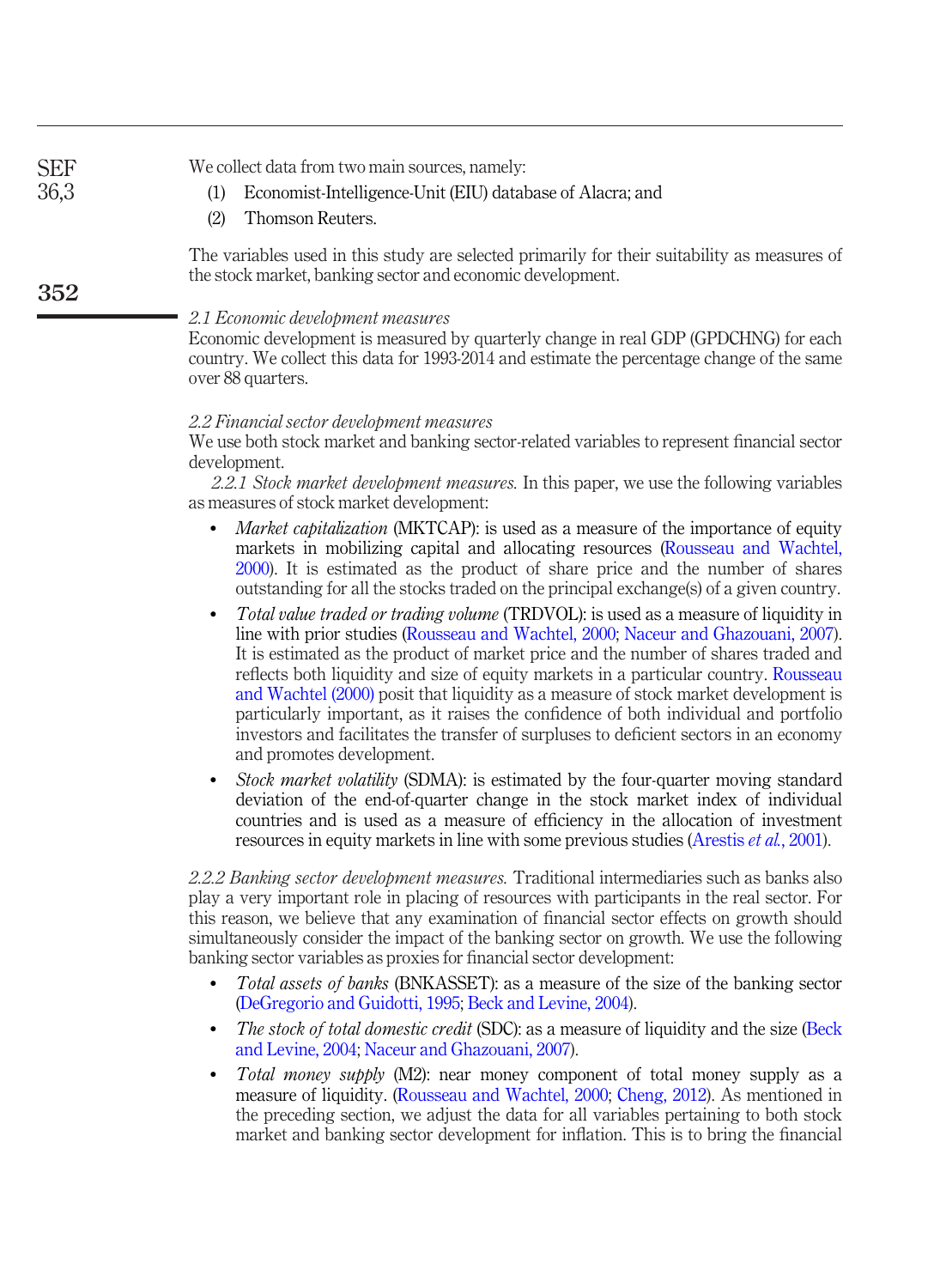sector data in sync with our real GDP change data. To overcome the potential nonstationarity problem associated with time series data of each of these variables we consider their first difference or "percentage change" form. Quarterly values of percentage change of all the variables between 1993 and 2014 are estimated from level data collected from (Table II).

#### 3. Methodology

#### *3.1 Identifying di*ff*erent economic cycles*

We have already mentioned in Section 1 that the key objective of this study is to ascertain whether causal relationship between economic development and financial sector development is similar across different economic cycles, namely, booms and recessions. To identify boom or a period of the economic uptrend ("UP") cycles, we first sort quarterly real GDP growth numbers of each country in ascending order (total 88 quarters for each country). We then divide this data into three partitions: top 40 per cent growth quarters, median 20 per cent growth quarters and bottom 40 per cent growth quarters. We arrange data for all other variables corresponding to these sorted GDP values. The top 40 per cent values clubbed together correspond to UP or boom cycle while the bottom 40 per cent to be corresponding to a period of the economic downtrend (DOWN) or tranquil cycle.

#### *3.2 Preliminary exploration: univariate analysis*

We use univariate analysis approach as a preliminary check, to see if there exists a linear association between, financial sector variables and economic development. In this approach, we first sort the entire data of each country in descending order of GDP growth and then

| Variable<br>category                  | Variable                                                   | Definition                                                                              | Symbol used<br>in text | Source                      |
|---------------------------------------|------------------------------------------------------------|-----------------------------------------------------------------------------------------|------------------------|-----------------------------|
| Economic<br>development               | Change in real GDP                                         | Percentage change in real GDP<br>from one quarter to the next<br>quarter                | <b>GDPCHNG</b>         | EIU Data<br>Services        |
| <b>Stock</b><br>market<br>development | Change in market<br>capitalization                         | Percentage change in market<br>capitalization                                           | <b>MKTCAP</b>          | Thomson<br>Reuters          |
| $\ldots$ Do. $\ldots$                 | Change in trading<br>volume                                | Percentage change in total trading<br>volume                                            | <b>TRDVOL</b>          | <b>Thomson</b><br>Reuters   |
| $\ldots$ Do                           | Market volatility                                          | Last four quarter moving average<br>standard deviation of broad-based<br>market indices | <b>SDMA</b>            | Thomson<br>Reuters          |
| Banking<br>sector<br>development      | Change in bank<br>assets                                   | Percentage change in total assets<br>with BIS reporting banks                           | <b>BNKASSET</b>        | <b>EIU</b> Data<br>Services |
| Do                                    | Change in domestic<br>credit                               | Percentage change of stock of total<br>domestic credit                                  | <b>SDC</b>             | EIU Data<br>Services        |
| $\ldots$ Do                           | Change in near<br>money component of<br>total money supply | Percentage change of near money<br>component of total money supply                      | M <sub>2</sub>         | EIU Data<br>Services        |

Note: This table shows the list of variables used in the study as indicators of economic development, stock market development and banking sector development with their definitions and the respective source of information

Analysis over different economic cycles

# 353

Table II.

Definitions and sources of variables used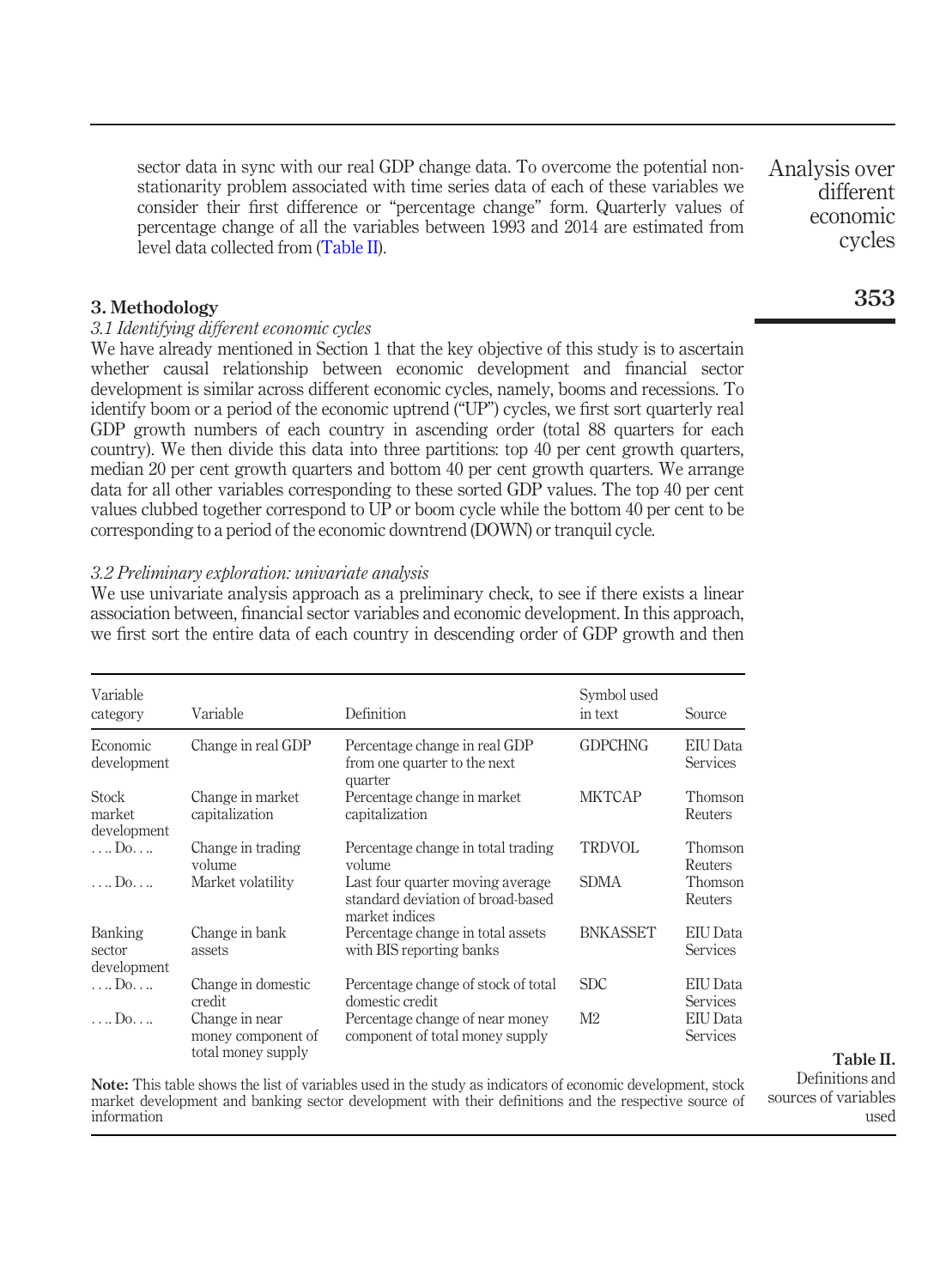divide it into five quintiles Q1, Q2, Q3, Q4, Q5 (Q1 being the quarters with the highest GDP growth and Q5 the lowest). For each quintile, we then find the mean of the financial-sector variables. An increasing or decreasing trend in the financial sector variables across the quintiles would indicate a positive or negative association with GDP growth respectively giving a preliminary indication of any possible association between economic and financial sector development. We do this for the full sample (all 28 countries), developed countries (17 nos) and emerging countries (11 nos) separately. We repeat the same for the full period (88 quarters) and sub-samples based on economic UP and DOWN cycles separately – Table III shows the results of the univariate analysis. We discuss the results in greater detail in the next section.

|                                                   |                                                                                  |                                                          | All countries        |                      |                      |                                                                                                                                                                                               | Developed countries        |                      |                      |                                        |                                                                                                | Emerging countries                                                                           |                      |    |                                                 |
|---------------------------------------------------|----------------------------------------------------------------------------------|----------------------------------------------------------|----------------------|----------------------|----------------------|-----------------------------------------------------------------------------------------------------------------------------------------------------------------------------------------------|----------------------------|----------------------|----------------------|----------------------------------------|------------------------------------------------------------------------------------------------|----------------------------------------------------------------------------------------------|----------------------|----|-------------------------------------------------|
| Variables                                         | Q1                                                                               | Q2                                                       | Q3                   | Q4                   | Q <sub>5</sub>       | Q1                                                                                                                                                                                            | Q2                         | Q3                   | Q <sub>4</sub>       | Q <sub>5</sub>                         | Q1                                                                                             | Q2                                                                                           | Q3                   | Q4 | Q5                                              |
| GDP                                               |                                                                                  |                                                          |                      |                      |                      |                                                                                                                                                                                               |                            |                      |                      |                                        | 2,854.70 38.35 15.71 6.65 3.03 939.34 38.65 16.46 8.23 4.25 5.832.33 42.34 13.69               |                                                                                              |                      |    | 4.27 2.23                                       |
| <b>MKTCAP</b><br><b>FS</b><br>$U_{\rm D}$<br>Down |                                                                                  |                                                          |                      |                      |                      | 275.35 74.92 34.16 28.21 8.84 429.44 86.40 45.06 30.74 22.90<br>270.27 80.04 36.53 31.14 10.56 418.26 93.65 48.39 32.39 26.49<br>290.75 74.10 32.54 28.61 9.40 454.97 81.71 42.58 31.74 22.96 |                            |                      |                      |                                        |                                                                                                | 53.83 40.51 15.18 11.84 3.18<br>53.70 46.08 16.23 13.94 3.95<br>58.16 41.86 13.63 11.70 3.14 |                      |    |                                                 |
| TRDVOL<br>FS<br>$U_{\rm D}$<br>Down               | 380.38 21.56 13.72 14.12<br>247.74 20.44 8.91 13.36                              |                                                          |                      |                      | 9.34<br>7.62         | 313.54 19.94 10.69 13.93 7.42 70.88 23.26                                                                                                                                                     | 61.76 24.66<br>85.36 22.09 | 5.59<br>6.28<br>5.37 |                      | 8.63 16.31<br>9.40 18.00<br>8.85 15.79 | 690.87 15.00 20.30 10.44 3.69<br>877.68 11.78 26.04 11.87 4.79<br>497.23 19.34 15.66 9.83 4.20 |                                                                                              |                      |    |                                                 |
| <i>SDMA</i><br><b>FS</b><br>Up<br>Down            | 0.11<br>0.09<br>0.12                                                             | 0.09<br>0.10<br>0.09                                     | 0.10<br>0.11<br>0.09 | 0.09<br>0.10<br>0.09 | 0.12<br>0.12<br>0.12 | 0.06<br>0.06<br>0.07                                                                                                                                                                          | 0.08<br>0.08<br>0.07       | 0.08<br>0.08<br>0.08 | 0.08<br>0.09<br>0.08 | 0.11<br>0.11<br>0.11                   | 0.17<br>0.13<br>0.21                                                                           | 0.12<br>0.13<br>0.12                                                                         | 0.14<br>0.16<br>0.12 |    | $0.11$ $0.13$<br>$0.10$ $0.13$<br>$0.11$ $0.13$ |
| <b>BNKASSET</b><br>FS<br>$U_{\rm D}$<br>Down      | 121.02 45.62 29.00 15.73<br>114.13 48.51 32.36 17.12<br>132.50 42.74 28.17 16.23 |                                                          |                      |                      |                      | 7.59 201.72 56.36 39.04 22.65 16.23<br>8.14 189.73 60.88 45.85 23.72 16.66<br>7.61 220.82 51.56 37.77 22.37 16.00                                                                             |                            |                      |                      |                                        |                                                                                                | 14.44 10.31<br>13.93 10.60<br>14.28 11.12                                                    | 8.05<br>8.20<br>8.09 |    | 3.60 2.31<br>4.60 2.77<br>3.82 2.53             |
| <i>SDC</i><br><b>FS</b><br>$U_{\rm D}$<br>Down    |                                                                                  | 3.34 17.15 30.99<br>3.33 15.70 30.99<br>3.52 18.71 31.30 |                      | 2.77<br>1.79<br>3.09 | 1.97<br>2.33<br>2.04 | 4.71<br>4.80<br>4.88                                                                                                                                                                          | 0.17<br>0.17<br>0.17       | 0.11<br>0.10<br>0.11 | 2.15<br>1.23<br>2.45 | 3.15<br>3.55<br>3.19                   |                                                                                                | 1.16 43.74 80.01<br>1.01 39.84 78.69<br>1.34 47.52 80.97                                     |                      |    | 1.90 0.93<br>1.96 1.13<br>1.85 1.06             |
| M2<br><b>FS</b><br>U <sub>p</sub><br>Down         |                                                                                  | 1.85 13.91 29.21<br>1.71 12.70 29.99<br>2.00 15.37 28.59 |                      | 3.63<br>2.52<br>3.91 | 2.32<br>2.81<br>2.35 | 2.00<br>1.90<br>2.09                                                                                                                                                                          | 0.09<br>0.09<br>0.09       | 0.06<br>0.06<br>0.07 | 3.02<br>1.78<br>3.26 | 4.76<br>5.52<br>4.69                   |                                                                                                | 1.42 34.70 74.92<br>1.26 31.71 75.44<br>1.65 37.78 73.77                                     |                      |    | 1.42 0.66<br>1.49 0.80<br>1.39 0.74             |

Notes: The table reports the means of the univariate analysis conducted on panels of: all countries, developed countries and emerging countries. Further, each of the panels comprises of three sub-panels, namely, full sample (FS), period of economic uptrend (UP) and period of economic downtrend (DOWN). The respective sample length is first sorted from largest to smallest basis, divided into five quintiles, namely, (Q1, Q2, Q3, Q4, Q5) and their respective average is derived; The analysis gives us an initial idea about probable existence of association between variables pertaining to economic development (i.e. GDPCHNG) and financial development i.e. stock market variables (MKTCAP, TRDVOL, SDMA) and the banking sector variables (BNKASSET, SDC, M2). It is observed from the table that at several panels the variables displays the above mentioned linear relationship, giving us evidence to study further

# 354

Univariate analysis

Table III.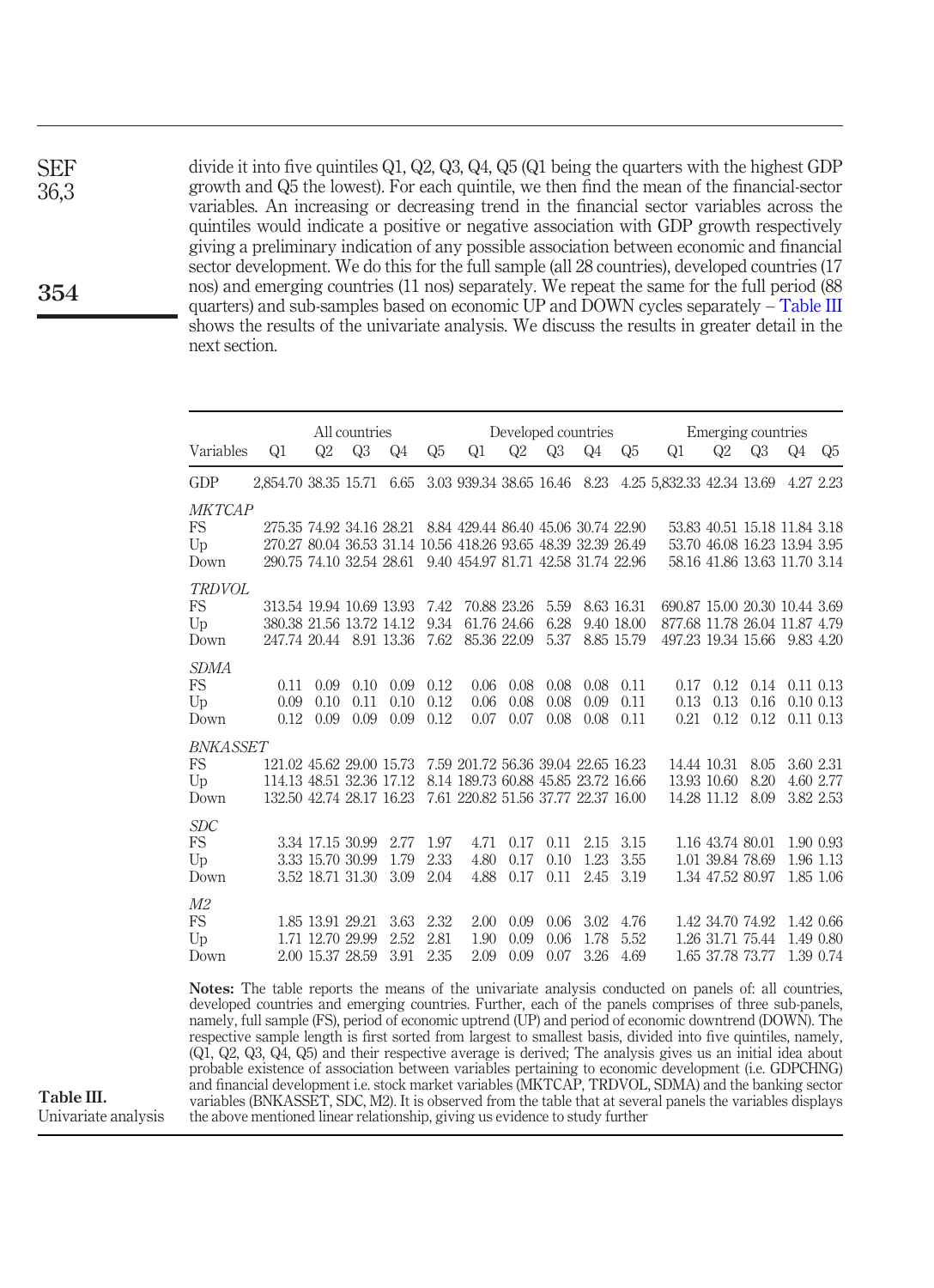#### *3.3 Checking stationarity: panel unit root test*

Typically, stationarity testing approaches such as the augmented Dickey–Fuller (ADF) tests are adequate for strictly time series data for individual cross sectional units. However, in this study, most of our analysis will be on panel or pooled data, and hence, to avoid problems of limited size and power properties of conventional ADF tests under panel scenario (Breitung, 2000; Hlouskova and Wagner, 2005); we use panel unit root tests of Levin *et al.* (2002), (LLC henceforth) and Im *et al.* (2003), (IPS henceforth). LLC test is designed on the principles of ADF test but it allows for heterogeneity of the intercepts across panel members. The model allows for fixed-effects, unit-specific time trends and common time effects. The coefficient  $\theta_L$  of lagged dependent variable is restricted to be homogenous across all units of the panel. In this test,  $i = 1, 2, \ldots, N$  represents the country in the panel,  $t = 1, 2, \ldots, T$  represents the year in the panel,  $m = 1, 2, 3$  indexes the case considered,  $y_{it}$  is the series for country *i* in the year *t* and the ADF for each cross-section is estimated through the following equation:

$$
\Delta y_{it} = \rho_i y_{i,t-1} + \sum_{L=1}^{p_i} \theta_{iL} \Delta y_{i,t-L} + \alpha_{mi} d_{mt} + \varepsilon_{it}
$$
 (1)

where  $p_i$  is the number of lags required for conducting ADF regression. Then, to obtain the residual  $\hat{e}_{it}$  and  $\hat{v}_{it-1}$ , the following regressions are conducted:  $\Delta y_{it}$  on  $\Delta y_{i,t-L}$  and  $d_{mt}$  to get the residual  $\hat{e}_{it}$  and  $\hat{y}_{i,t-1}$  on  $y_{i,t-L}$  and  $d_{mt}$  to obtain residuals  $\hat{v}_{it-1}$ , standardization of the residuals is done through:  $\tilde{e}_{it} = \tilde{e}_{it}/\hat{\sigma}_{\varepsilon_{i}}$ ,  $\tilde{v}_{it-1} = \hat{v}_{it}/\hat{\sigma}_{\varepsilon_{i}}$ . Finally, a pooled ordinary least square regression is done through the following equation  $\tilde{e}_{it} = \rho \tilde{v}_{it-1} + \tilde{\varepsilon}_{it}$ . Thus, the null hypothesis is  $\rho = 0$  and a non-stationary panel. A non-zero  $\rho$  implies rejection of the null.

As the LLC test is too restrictive with a the null hypothesis that all cross-sections have a unit root, we also conduct IPS Test, as it allows individual unit root processes to vary across cross-sections. We do not report the results separately for the sake of brevity, but they are in line with LLC test results. Table IV shows the results of panel unit root tests, which shows all variable series being considered for analysis here are *I(1)* i.e. integrated of order 1. This typically serves as a suitable pre-requisite for panel-co integration test and negates the possibility of carrying out standard pair-wise Granger causality tests. We next proceed with panel co-integration tests to explore long term equilibrium relation between chosen variables under study and follow it up with advanced causality tests of TY, which are adopted under conditions of non-stationarity.

#### *3.4 Panel co-integration test*

A co-integration test is used to check the presence of a long-run equilibrium relationship among variables. Lack of co-integration typically suggests the absence of any association between variables under study and there is a possibility of them drifting away from each other in the long run. So, having tested the variables for the order of stationarity, we test for a possible long-run equilibrium relationship using Kao (1999) and Pedroni (2004) panel cointegration test. Pedroni (1999, 2004) provides seven different residual-based panel cointegration tests for testing the null hypothesis of no co-integration. (*Ho:*  $\rho i = 1$ , for all  $i =$ 1,. . .. . ., *N*). However, the alternative hypothesis for four within-dimension-based statistics (i.e. Panel v, Panel rho, Panel PP and Panel ADF) is *H1:*  $\rho i = \rho < 1$ , for all  $i = 1, \ldots, N$ ; whereas for three between-dimension-based statistics (i.e. Group rho, Group PP and Group ADF) the alternative hypothesis is  $H1$ :  $\rho i < 1$ , for all  $i = 1, \ldots, N$ . Kao (1999) provided the parametric residual-based panel co-integration for the null hypothesis of no co-integration.

Analysis over different economic cycles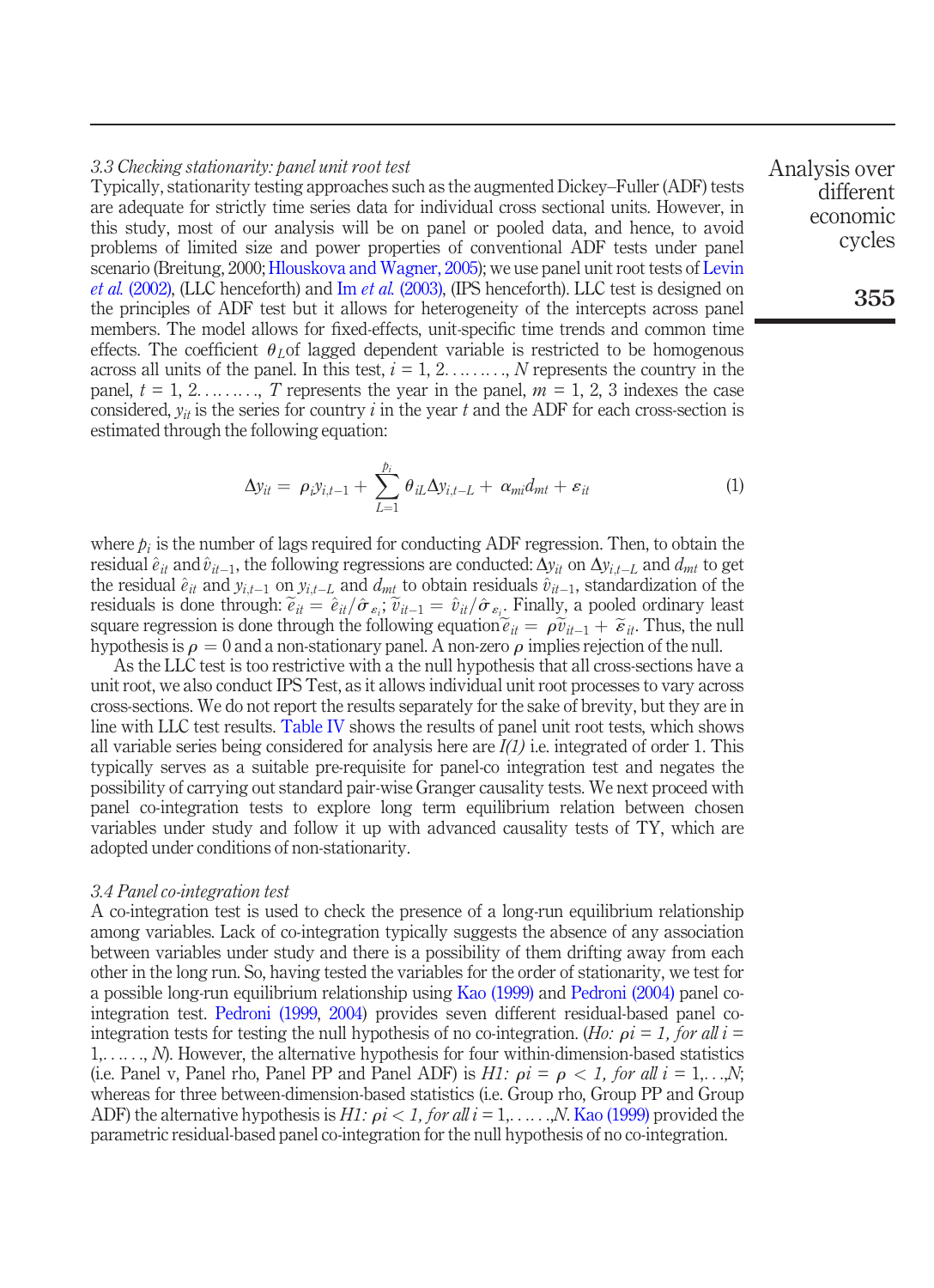| <b>SEF</b><br>36,3 |                 |             |         | All countries<br>LLC-STAT |           |         | Developed countries<br>LLC - STAT |           |         | Emerging countries<br>LLC - STAT |           |
|--------------------|-----------------|-------------|---------|---------------------------|-----------|---------|-----------------------------------|-----------|---------|----------------------------------|-----------|
|                    | Variables       | Sample      | LE      | FD                        | Inference | LE      | <b>FD</b>                         | Inference | LE      | <b>FD</b>                        | Inference |
|                    | <b>GDP</b>      |             |         | $1.43 - 28.99*$           | I(1)      |         | $1.22 -24.32*$                    | I(1)      |         | $0.93 - 15.89*$                  | I(1)      |
|                    | <b>MKTCAP</b>   | <b>FS</b>   |         | $-0.05 -2.48*$            | I(1)      |         | $-0.40 -37.32*$                   | I(1)      | 1.24    | $-6.03*$                         | I(1)      |
| 356                |                 | $U_{\rm D}$ |         | $-0.93 -41.74*$           | I(1)      |         | $-0.33 -30.90*$                   | I(1)      | $-0.02$ | $-4.31*$                         | I(1)      |
|                    |                 | Down        |         | $-0.16$ $-1.79**$         | I(1)      |         | $-1.25 -27.29*$                   | I(1)      | $-0.11$ | $-5.20*$                         | I(1)      |
|                    | <b>TRDVOL</b>   | <b>FS</b>   |         | $3.00 -53.82*$            | I(1)      |         | $2.76 -41.34*$                    | I(1)      |         | $1.19 -34.55*$                   | I(1)      |
|                    |                 | Up          |         | $3.82 - 36.78*$           | I(1)      |         | $3.65 - 30.15*$                   | I(1)      |         | $2.96 -21.13*$                   | I(1)      |
|                    |                 | Down        | 1.44    | $-2.67*$                  | I(1)      | 1.23    | $-1.94**$                         | I(1)      | 1.11    | $-2.03*$                         | I(1)      |
|                    | <b>SDMA</b>     | <b>FS</b>   | $-0.07$ | $-9.23*$                  | I(1)      | $-0.06$ | $-6.92*$                          | I(1)      | $-0.02$ | $-6.11*$                         | I(1)      |
|                    |                 | Up          | $-0.05$ | $-3.28*$                  | I(1)      | $-0.02$ | $-3.29*$                          | I(1)      |         | $-1.16 -21.01*$                  | I(1)      |
|                    |                 | Down        | $-0.30$ | $-5.13*$                  | I(1)      | $-0.25$ | $-4.02*$                          | I(1)      |         | $-0.14$ $-3.18*$                 | I(1)      |
|                    | <b>BNKASSET</b> | FS          |         | $4.58 - 29.25*$           | I(1)      |         | $3.98 - 25.29*$                   | I(1)      |         | $3.21 - 15.73*$                  | I(1)      |
|                    |                 | Up          |         | $2.56 - 18.73*$           | I(1)      |         | $1.56 - 14.18*$                   | I(1)      |         | $1.22 - 12.22*$                  | I(1)      |
|                    |                 | Down        |         | $3.66 - 26.53*$           | I(1)      |         | $3.27 -21.92*$                    | I(1)      |         | $2.63 - 15.19*$                  | I(1)      |
|                    | <b>SDC</b>      | <b>FS</b>   | 21.37   | $-8.68*$                  | I(1)      | 14.38   | $-6.29*$                          | I(1)      | 18.26   | $-6.48*$                         | I(1)      |
|                    |                 | $U_{\rm D}$ |         | $-0.81 - 38.12*$          | I(1)      |         | $-0.33 -30.44*$                   | I(1)      |         | $-1.08$ $-23.22*$                | I(1)      |
|                    |                 | Down        | $-0.67$ | $-1.31***$                | I(1)      | $-0.58$ | $-1.26***$                        | I(1)      |         | $-0.44 -24.04*$                  | I(1)      |
|                    | M <sub>2</sub>  | <b>FS</b>   | 2.58    | $-9.23*$                  | I(1)      | 1.98    | $-8.20*$                          | I(1)      | 1.44    | $-4.91*$                         | I(1)      |
|                    |                 | Up          |         | $3.01 - 10.17*$           | I(1)      |         | $3.02 -11.01*$                    | I(1)      | 2.88    | $-3.38*$                         | I(1)      |
|                    |                 | Down        |         | $4.01 -11.69*$            | I(1)      |         | $3.56 - 10.32*$                   | I(1)      | 1.62    | $-6.24*$                         | I(1)      |

Notes: \*; \*\*\*; \*\*\*\* indicates statistical significance at 1, 5 and 10%. I(0) integrated at level, I(1) integrated at order 1.LE: indicates level data; FD: indicates first difference data. The test statistics are reported at no intercept and no trend; the table reports the results of Levin-Lin-Chu, LLC (2002) panel unit root tests for panels of: all countries, developed countries and emerging countries. Further, each of the panels comprises of three sub panels, namely, full sample (FS), period of economic uptrend (UP) and period of economic downtrend (DOWN). We also conduct the Im Pesaran and Smith, IPS (2003) test for panel unit root. For the sake of brevity, we do not report the results here. However, we may mention that the results are almost similar to the LLC tests

*3.5 Causality tests*

Having tested the presence of long-run relationship through co-integration tests, we next ascertain the exact nature of the relation in terms of the direction of causal flows. As all series under consideration, are found to be *I(1)*, we use Toda and Yamamoto (1995) tests to test causal flow between financial sector development and economic development variables.

*3.5.1 Toda and yamamoto test.* Toda and Yamamoto (1995) propose an alternative causality test, which can be applied "whether the vector-autoregressive model's (VAR) may be stationary (around a deterministic trend), integrated of an arbitrary order or cointegrated of an arbitrary order." The testing procedure is similar to Granger causality, but augmented with extra lags depending on the maximum order of integration of the series under consideration. In this approach, if in a pairwise causality test, one or both the series are non-stationary we construct a VAR in their levels with a total of  $(k + dmax)$ lags, where k is the optimal number of lagged terms included, which is determined by Akaike information criterion or Schwarz information criterion (SIC). Thus, if *k =* 1 and if two series  $y_t$  and  $x_t$  have different orders of integration, namely, I (0) and I (1), respectively so that d max  $= 1$ , then one extra lag is added to each variable. Thus, a VAR with two lags is constructed as follows:

Table IV. Results of the panel unit root test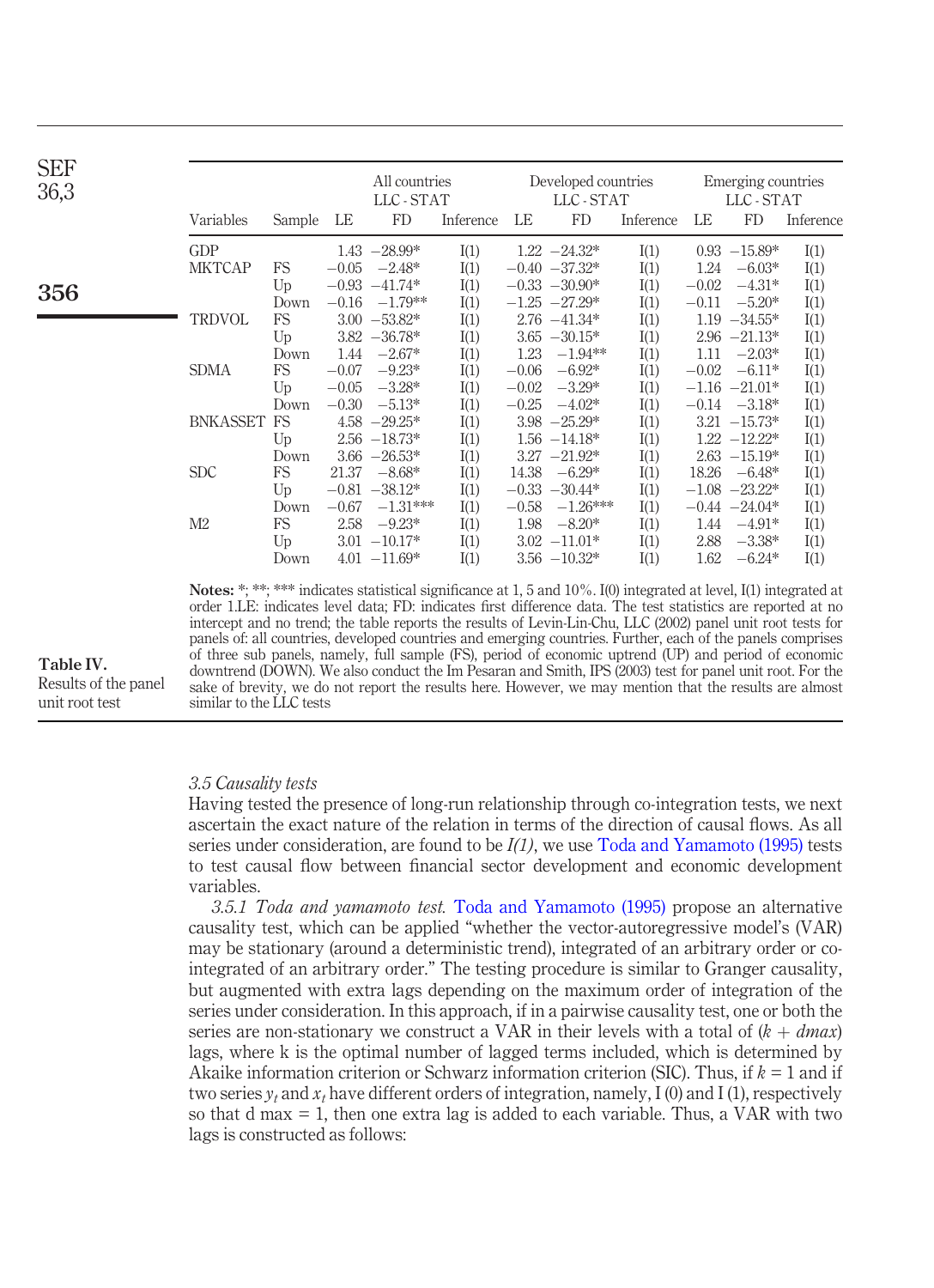|  | $\begin{bmatrix} y_t \\ x_t \end{bmatrix} = \begin{bmatrix} \beta_{10} \\ \beta_{20} \end{bmatrix} + \begin{bmatrix} \beta_{11}^{(1)} & \beta_{12}^{(1)} \\ \beta_{21}^{(1)} & \beta_{22}^{(1)} \end{bmatrix} \begin{bmatrix} y_{t-1} \\ x_{t-1} \end{bmatrix} + \begin{bmatrix} \beta_{11}^{(2)} & \beta_{12}^{(2)} \\ \beta_{21}^{(2)} & \beta_{22}^{(2)} \end{bmatrix} \begin{bmatrix} y_{t-1} \\ x_{t-1} \end{bmatrix} + \begin{bmatrix} \varepsilon_{1t}$ | Analysis over<br>different<br>economic |
|--|----------------------------------------------------------------------------------------------------------------------------------------------------------------------------------------------------------------------------------------------------------------------------------------------------------------------------------------------------------------------------------------------------------------------------------------------------------------|----------------------------------------|
|  |                                                                                                                                                                                                                                                                                                                                                                                                                                                                | cycles                                 |

A Wald test (also called the modified Wald or MWALD) is carried out to determine the relationship between two variables. The Wald statistic follows asymptotic  $\chi^2$  distribution and can be applied even if  $y_t$  and  $x_t$  are I (0), I (1) or I (2), non-cointegrated and/or the stability and rank conditions are not satisfied, provided "the order of integration of the process does not exceed the true lag length of the model" (Toda and Yamamoto, 1995).

#### 4. Results and inferences

#### *4.1 Results of univariate analysis*

Table III shows the results of the univariate analysis and provides an initial idea of the probable existence of an association between variables pertaining to economic and financial development. We find strong evidence of a direct association between economic growth (GPDCHNG) and three financial sector variables; of these two are related to equity markets, namely, MKTCAP and TRDVOL and one to the banking sector, namely, BNKASSET. The association of GDPCHNG with the remaining three variables SDMA, SDC and M2 seems to be volatile and unclear. The pattern seems to hold across developed and emerging countries and UP-and-DOWN economic swings. This observation clearly confirms the possible association between economic and financial-sector development giving us evidence to study further.

#### *4.2 Panel unit-root and panel co-integration test results*

Table IV presents the results of panel unit root tests. The results show that the variables used is integrated at level (stationary) and of order one. We also conduct stationarity tests for the curtailed series representing UP and DOWN cycles. The results are more or less in line with those of stationarity tests for the full sample period. For brevity, we do not report them separately.

This leads us to examine the co-integration among them. The panel co-integration test results presented in Table V provide ample evidence of long-run relationship between the variables.

#### *4.3 Causality test results*

Table VI Panels A- C show the causality test results among variables pertaining to economic development (i.e. GDPCHNG) and financial development, i.e. stock market variables (MKTCAP, TRDVOL, SDMA) and the banking sector variables (BNKASSET, SDC, M2). The analysis is conducted on panels of all countries, developed and emerging, and further subpanels based on economic swings. 'Y', 'N' and 'U' in the table denote overall evidence of significant causality, no causality and unclear evidence of causality. This inference is based on the evidence of causality exhibited by a majority in the sample.

The results clearly indicate the following:

 For developed countries, there seems to be a causal flow from financial to economic sector, in line with the "supply leading hypothesis." This is evident from the number of countries registering causality from financial sector variables to economic development within broad category (12/17 for BNKASSET, 12/17 for SDC, 15/17 for M2, 12/17 for SDMA, 11/17 for MKTCAP and 13/17 for TRDVOL for the full period sample). Our findings are in line with Rajan and Zingales (1998), Levine *et al.* (2000)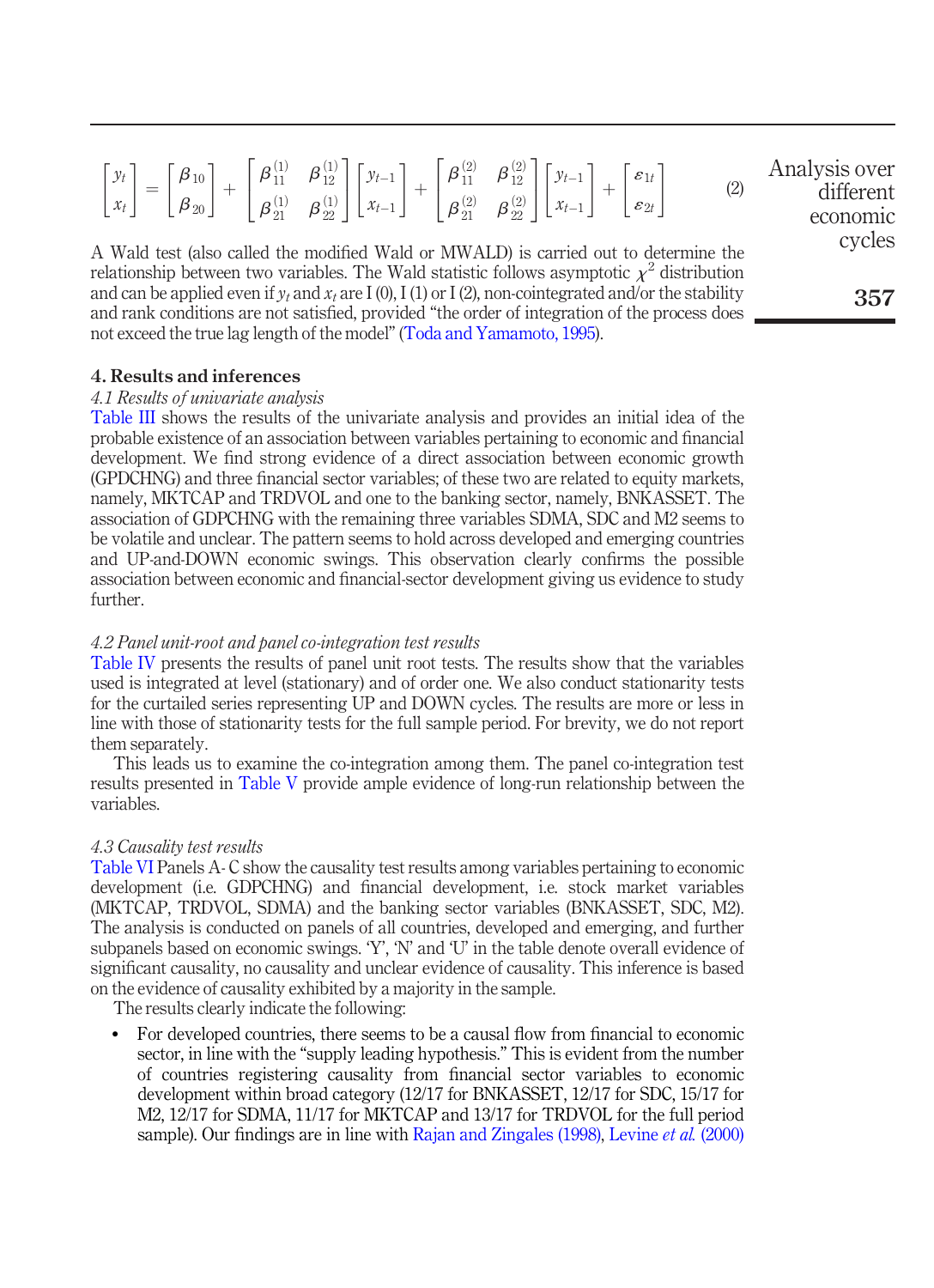| <b>SEF</b><br>36,3 | Pedroni test                                                                                                                                              | FS                                                                                  | All countries<br>UP                                         | <b>DOWN</b>                                                           | FS.                                                                                   | Developed countries<br>UP                                 | <b>DOWN</b>                                                                      | FS                                                                                 | Emerging countries<br>Up                                     | <b>DOWN</b>                                                           |
|--------------------|-----------------------------------------------------------------------------------------------------------------------------------------------------------|-------------------------------------------------------------------------------------|-------------------------------------------------------------|-----------------------------------------------------------------------|---------------------------------------------------------------------------------------|-----------------------------------------------------------|----------------------------------------------------------------------------------|------------------------------------------------------------------------------------|--------------------------------------------------------------|-----------------------------------------------------------------------|
| 358                | Panel v-statistic<br>Panel rho-statistic<br>Panel PP-statistic<br>Panel ADF-statistic<br>Group rho-statistic<br>Group PP-statistic<br>Group ADF-statistic | 0.215<br>$-24.04*$<br>$-45.28*$<br>$-20.77*$<br>$-17.05*$<br>$-37.33*$<br>$-21.09*$ | $-2.12$<br>6.59<br>10.22<br>11.53<br>9.97<br>14.53<br>18.79 | $-3.70$<br>1.18<br>$-5.85*$<br>$-2.76$<br>3.92<br>$-7.07*$<br>$-2.20$ | $-2.17$<br>$-10.62*$<br>$-19.71*$<br>$-16.77*$<br>$-10.65*$<br>$-22.60*$<br>$-16.70*$ | $5.34*$<br>6.56<br>10.17<br>11.76<br>7.86<br>9.53<br>9.39 | $1.37**$<br>$-0.71$<br>$-19.10*$<br>$-19.91*$<br>1.646<br>$-16.25*$<br>$-12.07*$ | 0.97<br>$-17.69*$<br>$-33.76*$<br>$-12.91*$<br>$-13.93*$<br>$-31.53*$<br>$-12.88*$ | $10.94*$<br>7.02<br>13.63<br>13.16<br>7.44<br>12.14<br>12.54 | $-3.71*$<br>1.182<br>$-5.85$<br>$-2.76$<br>3.92<br>$-7.07$<br>$-2.20$ |
|                    | Kao test<br>$ADF(t-stat)$<br>Prob                                                                                                                         | $-0.78$<br>0.21                                                                     | 6.7<br>0.00                                                 | $-5.16$<br>0.00                                                       | $-2.72$<br>0.00                                                                       | 2.26<br>0.00                                              | $-0.86$<br>0.19                                                                  | 2.41<br>0.00                                                                       | 5.49<br>0.00                                                 | $-3.19$<br>0.00                                                       |

Table V. Results of the panel Co-integration test

Table VI.

test

TY granger causality

Notes: \*Indicates statistical significance at  $1\%$ ; \*\* significance at  $5\%$ ; null hypothesis is no co-integration; Pedroni assumes a deterministic intercept and trend. Pedroni ADF has an automatic lag length selection using SIC. Newey–West automatic bandwidth selection and Bartlett kernel are used; Kao assumes an individual intercept and no deterministic trend. Kao's ADF has an automatic lag length selection using SIC; the table reports the results of Pedroni (1999, 2004) panel co-integration tests and Kao's (1999) ADF test for panels of: all countries, developed countries and emerging countries. Further each of the panels comprises of three sub-panels, namely, full sample (FS), period of economic uptrend (UP) and period of economic downtrend (DOWN)

|                                                                                                                                                                                                                                  | All countries |    |             |          | Developed countries |             | Emerging countries |         |             |  |
|----------------------------------------------------------------------------------------------------------------------------------------------------------------------------------------------------------------------------------|---------------|----|-------------|----------|---------------------|-------------|--------------------|---------|-------------|--|
| Causality                                                                                                                                                                                                                        | FS.           | UP | <b>DOWN</b> | FS       | $_{\rm UP}$         | <b>DOWN</b> | FS                 | UP      | <b>DOWN</b> |  |
| <b>GDPCHNG TO BNKASSET</b>                                                                                                                                                                                                       | Y             | Y  | Y           | U(8/17)  | U(9/17)             | N(5/17)     | Y(9/11)            | Y(9/11) | N(1/11)     |  |
| BNK ASSET TO GDPCHNG                                                                                                                                                                                                             | Y             | Y  | N           | Y(12/17) | Y(15/17)            | N(4/17)     | N(3/11)            | N(3/11) | N(3/11)     |  |
| GDPCHNG TO SDC                                                                                                                                                                                                                   | Y             | Y  | Y           | N(7/17)  | N(7/17)             | N(3/17)     | Y(7/11)            | Y(7/11) | N(2/11)     |  |
| <b>SDC TO GDPCHNG</b>                                                                                                                                                                                                            | Y             | Y  | Y           | Y(12/17) | Y(14/17)            | N(2/17)     | N(1/11)            | N(1/11) | N(1/11)     |  |
| GDPCHNG TO M2                                                                                                                                                                                                                    | Y             | Y  | Y           | N(5/17)  | N(5/17)             | N(3/17)     | Y(7/11)            | Y(7/11) | N(1/11)     |  |
| M <sub>2</sub> TO GDPCHNG                                                                                                                                                                                                        | Y             | Y  | Y           | Y(15/17) | Y(15/17)            | N(1/17)     | N(1/11)            | N(1/11) | N(1/11)     |  |
| <b>GDPCHNG TO SDMA</b>                                                                                                                                                                                                           | Y             | Y  | Y           | N(5/17)  | N(5/17)             | N(2/17)     | Y(9/11)            | Y(9/11) | N(5/11)     |  |
| <b>SDMA TO GDPCHNG</b>                                                                                                                                                                                                           | N             | N  | Y           | Y(12/17) | Y(12/17)            | N(4/17)     | N(2/11)            | N(2/11) | N(5/11)     |  |
| <b>GDPCHNG TO MKTCAP</b>                                                                                                                                                                                                         | Y             | Y  | N           | N(6/17)  | N(7/17)             | N(4/17)     | Y(8/11)            | Y(8/11) | N(2/11)     |  |
| MKTCAP TO GDPCHNG                                                                                                                                                                                                                | Y             | Y  | N           | Y(11/17) | Y(12/17)            | N(4/17)     | N(2/11)            | N(2/11) | N(1/11)     |  |
| <b>GDPCHNG TO TRDVOL</b>                                                                                                                                                                                                         | Y             | Y  | N           | N(5/17)  | N(7/17)             | N(5/17)     | N(4/11)            | N(4/11) | N(1/11)     |  |
| TRDVOL TO GDPCHNG                                                                                                                                                                                                                | N             | N  | Ν           | Y(13/17) | Y(13/17)            | N(3/17)     | N(3/11)            | N(3/11) | N(0/11)     |  |
| <b>Notes:</b> 'Y', 'N' and 'U' in the table denote overall evidence of significant causality, no causality and unclear                                                                                                           |               |    |             |          |                     |             |                    |         |             |  |
| evidence of causality. This inference is based on the evidence of causality exhibited by a majority in the<br>sample. If a significant number of sample countries exhibit causality then we write $Y'$ , if not then $N'$ and if |               |    |             |          |                     |             |                    |         |             |  |

sample. If a significant number of sample countries exhibit causality then we write 'Y', if not then 'N' and if it is somewhere around 50% we write 'U'. Out of 28 countries under study, 17 are developed countries and 11 are emerging countries. The notations given within ( ) shows the number of countries either developed or emerging, out of the sample showing evidence of causality; The table reports the causality test results between variables pertaining to economic development (i.e. GDPCHNG) and financial development i.e. stock market variables (MKTCAP, TRDVOL, SDMA) and the banking sector variables (BNKASSET, SDC, M2). The analysis is conducted on panels of all countries, developed countries and emerging countries. Further, each of the panels comprises of three sub-panels, namely, full sample (FS), period of economic uptrend (UP) and period of economic downtrend (DOWN)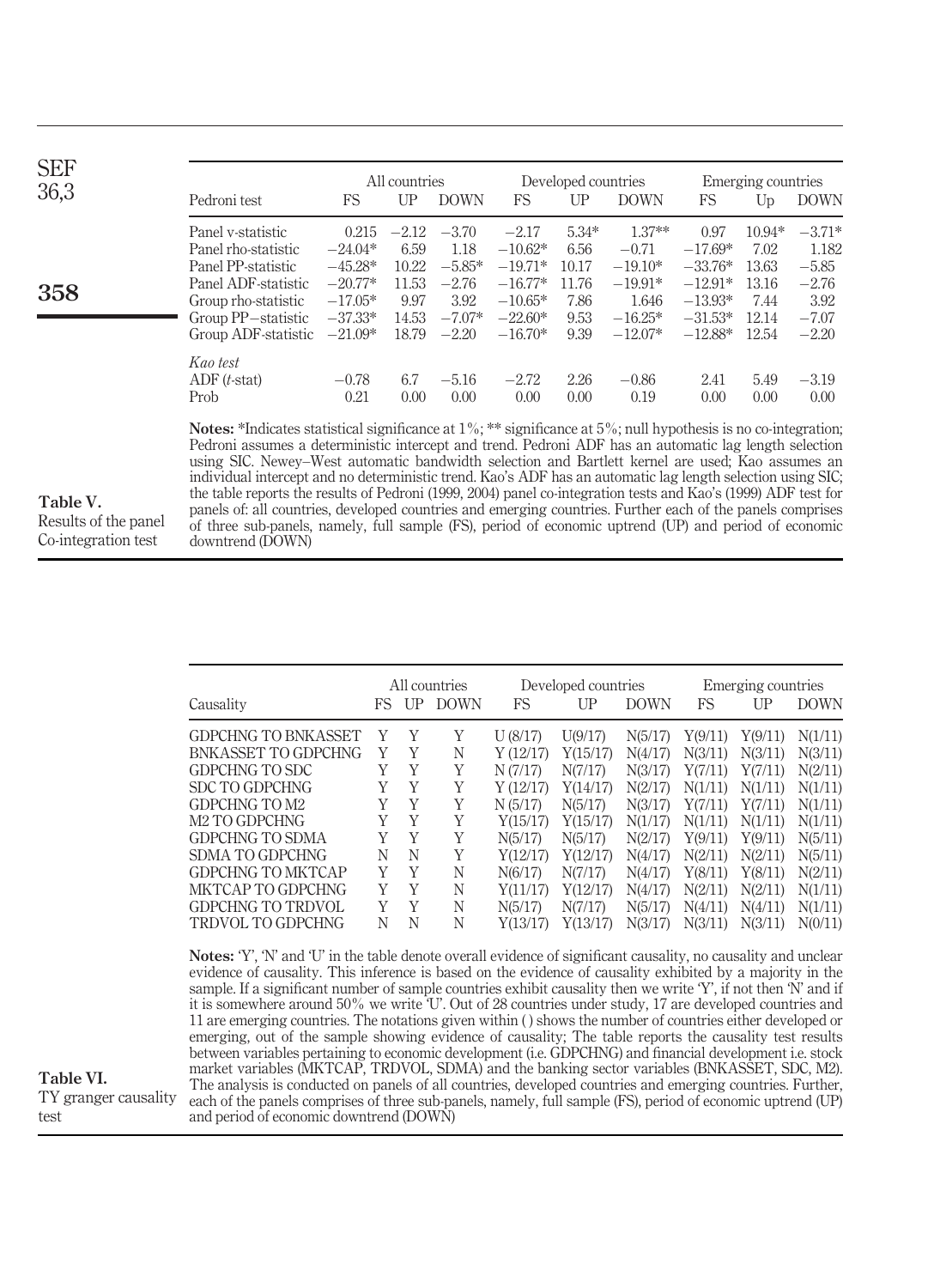and Beck and Levine (2004), who also suggest that in a well-developed market, more finance leads to more economic growth. Thus, for developed economies, financial development attracts more capital and raise national savings, thus, increasing both capital formation and growth. Better technological advancement and low information costs in these countries, also are probably instrumental in allocating savings more efficiently, finally leading to real sector or economic growth.

- For emerging economies, however, the direction of causality reverses. We find evidence of causal flow from the real (economic growth) to the financial sector in line with "demand following hypothesis." This is again evident from the number of countries registering causality from economic development to all financial sector variables (except TRDVOL) within the broad category (9/11 for BNKASSET, 7/11 for SDC, 7/11 for M2, 9/11 for SDMA and 8/11for MKTCAP for the full period sample). This shows that, for emerging economies, it is economic growth, which Granger causes financial development. In other words, it is growth in the real sector that induces expansion of financial system by stimulating active participation in the financial markets. This result, though contrary to a majority of studies, is consistent with Zang and Kim (2007) and Apergis *et al.* (2007). Although the present result does not quite imply that the role of financial development in the development process is not important for emerging economies, the bottom line is that there is a need for a more balanced approach to studying the relationship between growth and finance. Lucas (1988) considers the importance of financial development in economic growth badly "over-stressed."
- When all countries are considered together we also find mild evidence of bidirectional causality, i.e. financial depth stimulates growth and, simultaneously, growth propels financial development.
- The results for the UP cycles are almost exactly in line with the overall results but even stronger. When all countries are considered together we find mostly evidence of bi-directional causality. For pooled data of emerging countries, the causal flow is strong from economic growth to all financial sector variables (except TRDVOL), whereas there is strong evidence of causal flow from financial-sector variables to economic growth for developed countries.
- In economic DOWN cycles for pooled data of all countries, there is still some evidence of bi-directional causal flow between economic growth and financial-sector variables, albeit much weaker than in UP cycles or overall period. If we consider the developed or emerging countries separately, the relationship becomes weak and loses direction.

On the whole, our results indicate that for developed countries, there is a causal flow from financial-sector to economic development in line with the "supply-leading hypothesis," whereas for emerging countries, it is from economic to financial-sector development in line with "demand following hypothesis." This overall relationship is strong for both emerging and developed countries during economic boom or UP cycles but becomes weak during downturns.

#### 5. Conclusion

This paper examines the causal relationship between economic growth and financial-sector (stock market and banking sector) development over economic boom and tranquil cycles. The debate is ongoing since the early twentieth century and a large amount of empirical Analysis over different economic cycles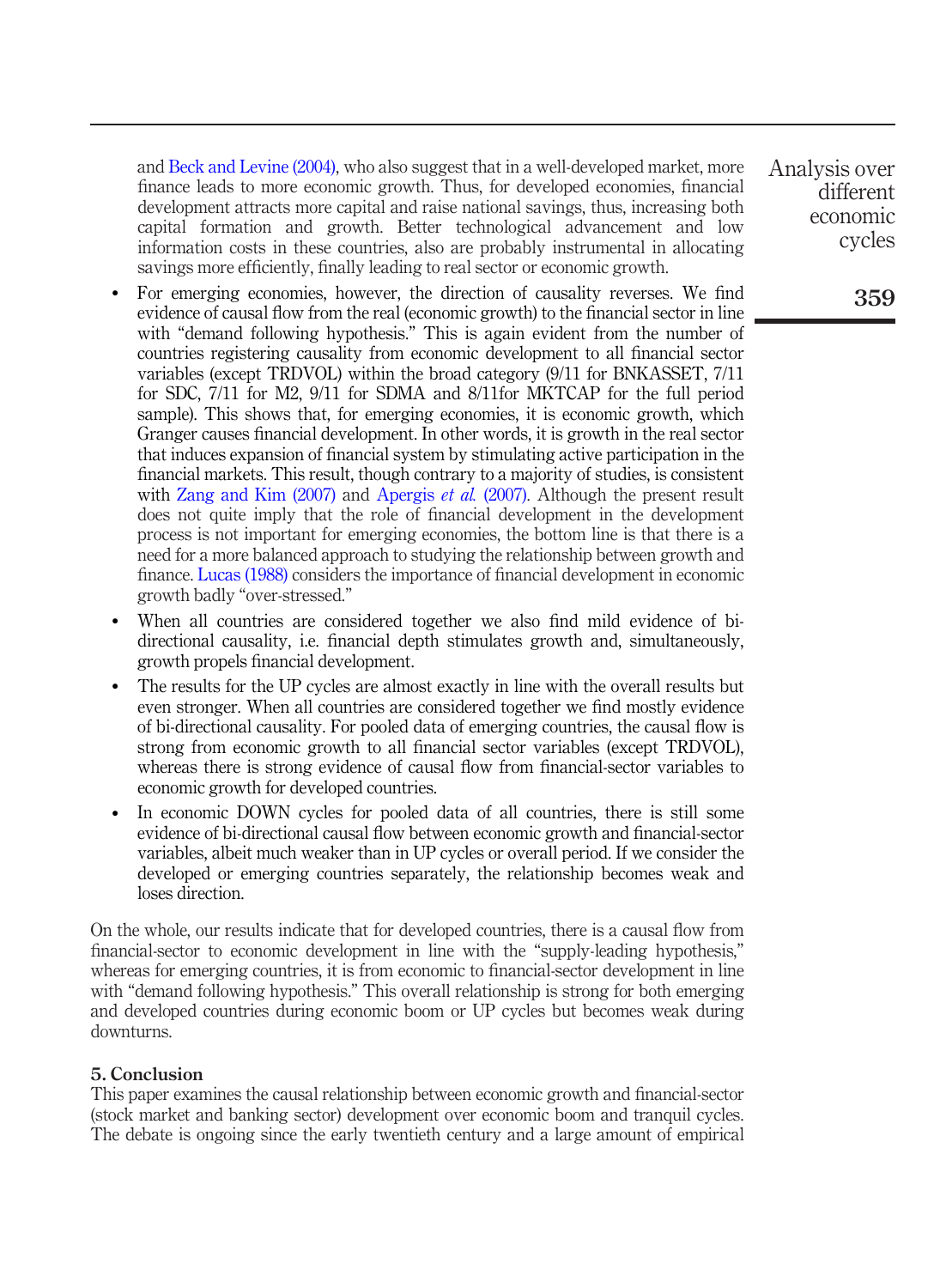research exists to explore the issue (King and Levine, 1993a, 1993b; Levine, 1998, 2004; and Beck *et al.*, 2000, 2005). However, one fundamental question, which remains unanswered so far is whether the nature of association between financial-sector and economic development is stable across time or varying across different economic growth cycles. Conflicting results from previous works and this unanswered question motivates us to explore the issue further. Financial-sector development is an important determinant of economic growth in high-income countries but is insignificant in low-income countries (Deidda and Fattouh, 2002; Shen and Lee, 2006; Ergungor, 2008; Huang and Lin, 2009; Arcand *et al.*, 2012). The implication of this point can probably be extended and make us believe that the nature of association can be different in different economic cycles. To the best of our knowledge, the issue has not been adequately addressed in previous research so far, particularly for emerging economies. Thus, the main focus here is to identify such differential patterns, if any, across boom and tranquil cycles for different countries.

The study uses quarterly time series data of selected variables pertaining to economic growth and financial sector development spanning over 88 quarters from 1993 to 2014 of 11 emerging and 17 developed countries. We use techniques of panel unit root, panel cointegration and long-run causality test of Toda and Yamamoto (1995).

The primary results for developed countries suggest a causal flow from financial sector development to economic growth, in line with the "supply-leading hypothesis." This implies that for developed economies financial development attracts more capital and raises national savings, thus, increasing both capital formation and growth. Better technological advancement and low information costs in these countries are also probably instrumental in allocating savings more efficiently, finally leading to real sector or economic growth. These findings are in line with Rajan and Zingales (1998), Levine *et al.* (2000) and Beck and Levine (2004), who also suggest that in a well-developed market, more finance leads to more economic growth. For emerging economies, however, the direction of causality reverses. We find strong causal flow from the real sector (economic growth) to the financial sector, i.e. the "demand-following hypothesis" seems to be working for emerging economies. In other words, for emerging economies, growth in the real sector expand the financial system by stimulating demand of financial services. This result, though contrary to majority of studies, is consistent with Zang and Kim (2007) and Apergis *et al.* (2007). It does not quite imply that the financial sector is not important in development process for emerging economies, but probably indicates that a more balanced approach needs to be adopted to study such a relationship. Interestingly, this overall relationship seems to be primarily caused, by a very strong relationship along similar lines, both for emerging and developed countries during economic boom or UP-cycles. However, it becomes very weak and loses any prominent direction during economic downturns or tranquil periods. No discernible patterns are visible in the relationship during such periods. This is probably caused by loss of trust and significant reduction in volume of transaction across participants from the real and financial sectors.

These findings, we believe, can have significant implications for all stakeholders in the economy, especially policymakers as the direction of their major economic policies can be effectively guided by these findings.

#### Note

1. Financial intermediary balance sheet items are stocks measured at the end of the year while GDP is an average flow over the year.

SEF 36,3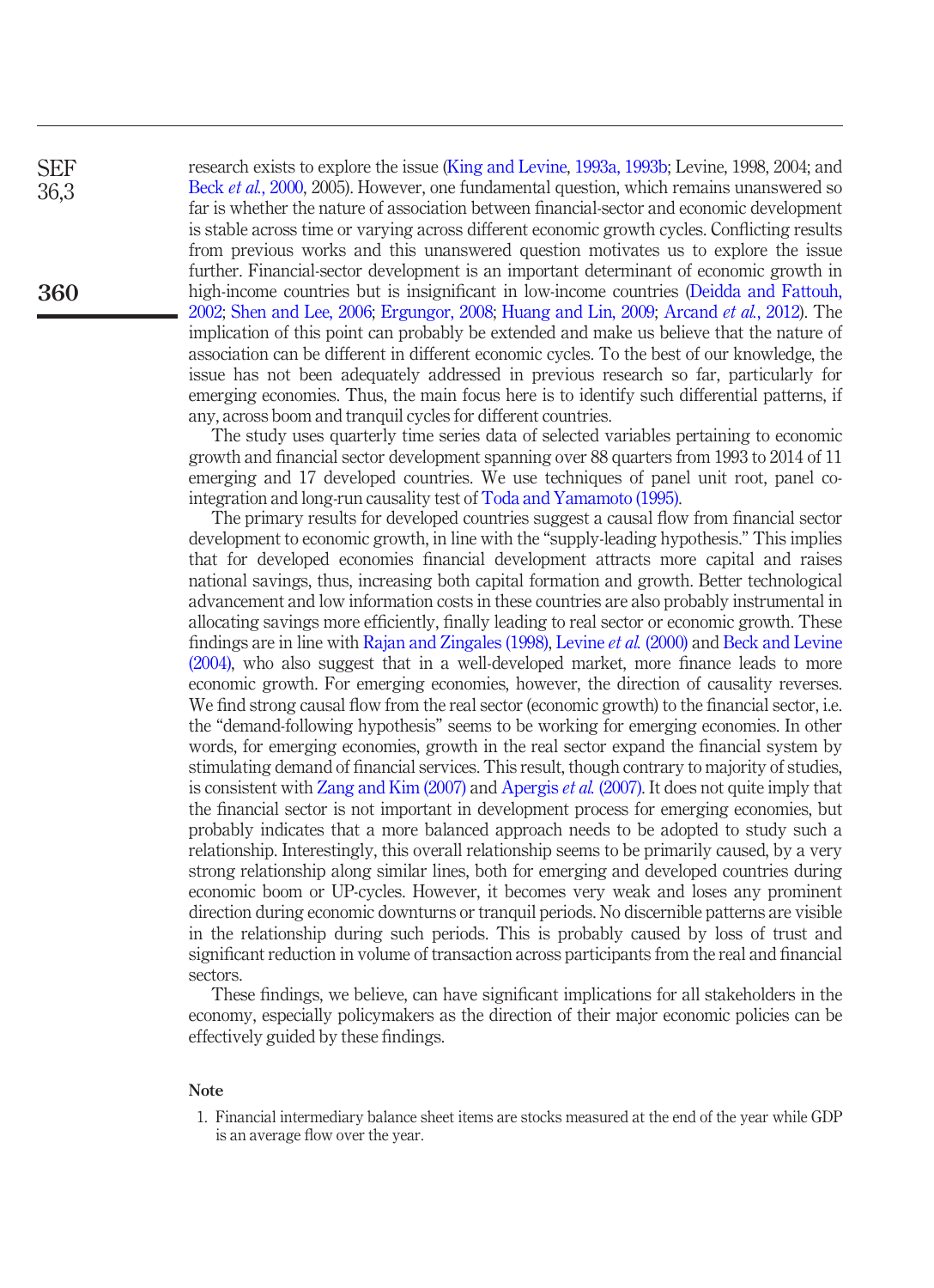#### References

Agrawalla, R.K. and Tuteja, S.K. (2008), "Share prices and macroeconomic variables in India: an approach to investigate the relationship between stock markets and economic growth", *Journal of Management Research*, Vol. 8 No. 3, pp. 158-168.

Apergis, N., Filippidis, I. and Economidou, C. (2007), "Financial deepening and economic growth linkages: a panel data analysis", *Review of World Economics*, Vol. 143 No. 1, pp. 179-198.

- Arcand, J.L., Berkes, E. and Panizza, U. (2012), "Too much finance?", *Journal of Economic Growth*, Vol. 20 No. 2, pp. 105-148.
- Arestis, P., Demetriades, P.O. and Luintel, K.B. (2001), "Financial development and economic growth: the role of stock markets", *Journal of Money, Credit and Banking*, Vol. 33 No. 1, pp. 16-41.
- Atje, R. and Jovanovic, B. (1993), "Stock markets and development", *European Economic Review*, Vol. 37 Nos 2/3, pp. 632-640.
- Banya, R.M. and Biekpe, N. (2017), "Bank competition and economic growth: empirical evidence from selected frontier African countries", *Journal of Economic Studies*, Vol. 44 No. 2, pp. 245-265.
- Beck, T. and Levine, R. (2004), "Stock markets, banks, and growth: panel evidence", *Journal of Banking and Finance*, Vol. 28 No. 3, pp. 423-442.
- Beck, T., Levine, R. and Loayza, N. (2000), "Finance and the sources of growth", *Journal of Financial Economics*, Vol. 58 Nos 1/2, pp. 261-300.
- Bhattacharya, P.C. and Sivasubramanian, M.N. (2003), "Financial development and economic growth in India: 1970–1971 to 1998–1999", *Applied Financial Economics*, Vol. 13 No. 12, pp. 925-929.
- Bojanic, A.N. (2012), "The impact of financial development and trade on the economic growth of Bolivia", *Journal of Applied Economics*, Vol. 15 No. 1, pp. 51-70.
- Calderón, C. and Liu, L. (2003), "The direction of causality between financial development and economic growth", *Journal of Development Economics*, Vol. 72 No. 1, pp. 321-334.
- Campos, N.F., Karanasos, M.G. and Tan, B. (2012), "Two to tangle: financial development, political instability and economic growth in Argentina", *Journal of Banking and Finance*, Vol. 36 No. 1, pp. 290-304.
- Chaiechi, T. (2012), "Financial development shocks and contemporaneous feedback effect on key macroeconomic indicators: a post keynesian time series analysis", *Economic Modeling*, Vol. 29 No. 2, pp. 487-501.
- Chakraborty, I. (2008), "Does financial development cause economic growth? The case of India", *South Asia Economic Journal*, Vol. 9 No. 1, pp. 109-139.
- Chang, T. (2002), "Financial development and economic growth in mainland China: a note on testing demand-following or supply-leading hypothesis", *Applied Economics Letters*, Vol. 9 No. 13, pp. 869-873.
- Cheng, S.Y. (2012), "Substitution or complementary effects between banking and stock markets: evidence from financial openness in Taiwan", *Journal of International Financial Markets, Institutions and Money*, Vol. 22 No. 3, pp. 508-520.
- Deb, S.G. and Mukherjee, J. (2008), "Does stock market development cause economic growth? A time series analysis for Indian economy", *International Research Journal of Finance and Economics*, Vol. 21 No. 3, pp. 142-149.
- DeGregorio, J. and Guidotti, P.E. (1995), "Financial development and economic growth", *World Development*, Vol. 23 No. 3, pp. 433-448.
- Deidda, L. and Fattouh, B. (2002), "Non-linearity between finance and growth", *Economics Letters*, Vol. 74 No. 3, pp. 339-345.
- Demetriades, P.O. and Hussein, K.A. (1996), "Does financial development cause economic growth? Time-series evidence from 16 countries", *Journal of Development Economics*, Vol. 51 No. 2, pp. 387-411.

Analysis over different economic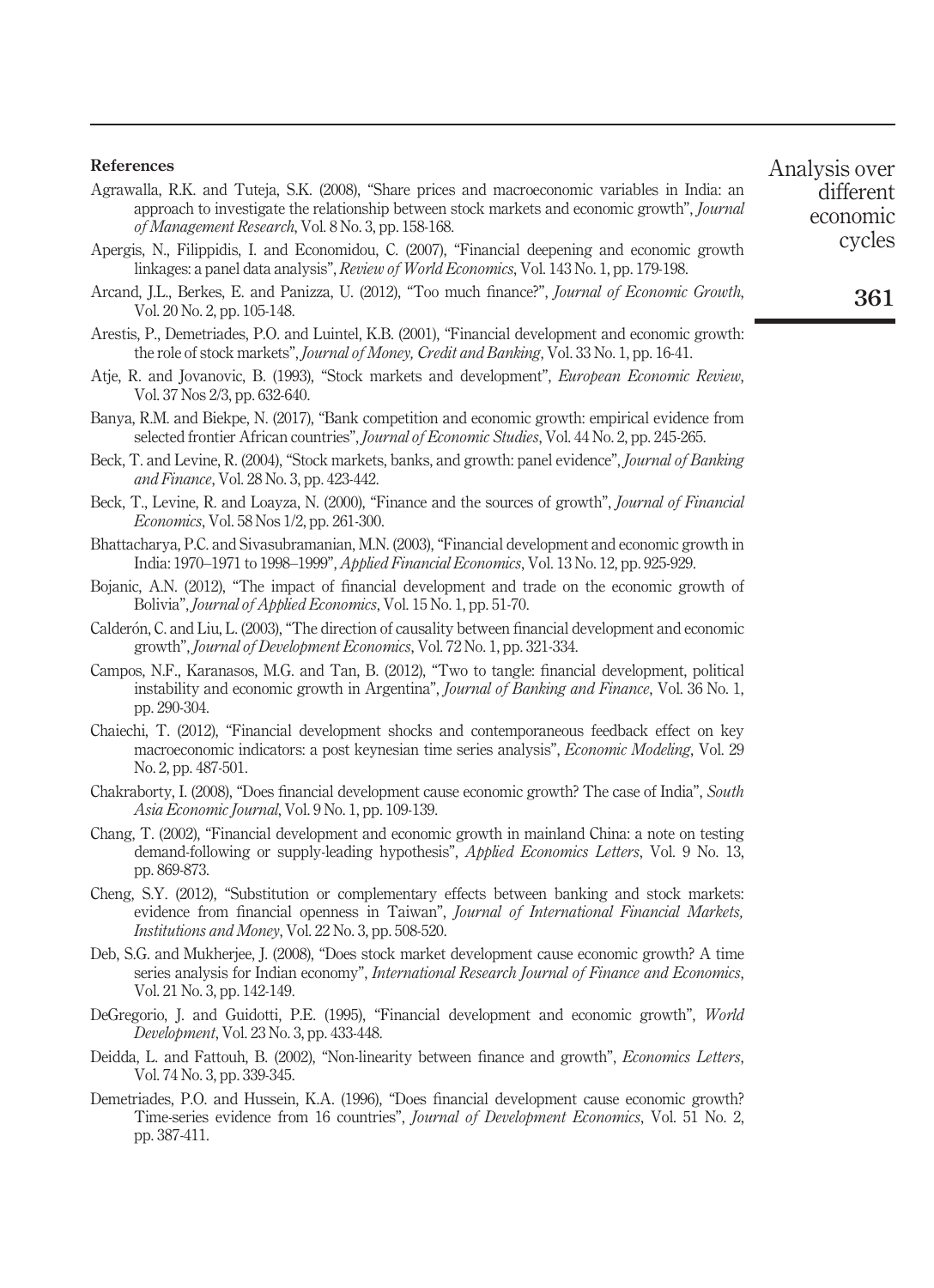| 36,3<br>Ergungor, O.E. (2008), "Financial system structure and economic growth: structure matters",<br>International Review of Economics and Finance, Vol. 17 No. 2, pp. 292-305.<br>Fry, W. (1995), Money, Interest, and Banking in Economic Development, Johns Hopkins University<br>Press, Baltimore, MD.<br>362<br>Goldsmith, R.W. (1969), "Financial Structure and Development", New Haven Yale University Press,<br>New Haven, CT.<br>Gurley, J.G. and Shaw, E.S. (1967), "Financial structure and economic development", <i>Economic</i><br>Development and Cultural Change, Vol. 15 No. 3, pp. 257-268.<br>Habibullah, M.S. (1999), "Financial development and economic growth in Asian countries: testing the<br>financial-led growth hypothesis", Savings and Development, Vol. 23 No. 3, pp. 279-290.<br>Hamadi, H. and Bassil, C. (2015), "Financial development and economic growth in the MENA region",<br>Comparative Economic Studies, Vol. 57 No. 4, pp. 598-622.<br>Hasan, I., Wachtel, P. and Zhou, M. (2009), "Institutional development, financial deepening, and<br>economic growth: evidence from China", Journal of Banking and Finance, Vol. 33 No. 1,<br>pp. 157-170.<br>Hlouskova, J. and Wagner, M. (2005), The Performance of Panel Unit Root and Stationarity Tests,<br>European University Institute, San Domenico.<br>Hsueh, S.J., Hu, Y.H. and Tu, C.H. (2013), "Economic growth and financial development in Asian<br>countries: a bootstrap panel granger causality analysis", <i>Economic Modelling</i> , Vol. 32 No. 2,<br>pp. 294-301.<br>Huang, H.C. and Lin, S.C. (2009), "Non-linear finance-growth nexus", Economics of Transition, Vol. 17<br>No. 3, pp. 439-466.<br>Im, K.S., Pesaran, M.H. and Shin, Y. (2003), "Testing for unit roots in heterogeneous panels", <i>Journal of</i><br><i>Econometrics</i> , Vol. 115 No. 1, pp. 53-74.<br>Jung, W.S. (1986), "Financial development and economic growth: international evidence", <i>Economic</i><br>Development and Cultural Change, Vol. 34 No. 2, pp. 333-346.<br>Kandil, M., Shahbaz, M., Mahalik, M.K. and Nguyen, D.K. (2017), "The drivers of economic growth in<br>China and India: globalization or financial development?", International Journal of Development<br><i>Issues, Vol.</i> 16 No. 1, pp. 54-84.<br>Kao, C. (1999), "Spurious regression and residual-based tests for cointegration in panel data", <i>Journal of</i><br><i>Econometrics</i> , Vol. 90 No. 1, pp. 1-44.<br>Kaushal, S. and Ghosh, A. (2018), "Banking, insurance and economic growth in India: an empirical<br>analysis of relationship from regulated to liberalized era", Journal of Financial Economic Policy,<br>Vol. 10 No. 1, pp. 17-37.<br>King, R.G. and Levine, R. (1993a), "Finance and growth: Schumpeter might be right", Quarterly Journal<br><i>of Economics</i> , Vol. 108 No. 3, pp. 717-737.<br>King, R.G. and Levine, R. (1993b), "Finance, entrepreneurship and growth", <i>Journal of Monetary</i><br><i>Economics</i> , Vol. 32 No. 3, pp. 513-542.<br>Laopodis, N.T. and Papastamou, A. (2016), "Dynamic interactions between stock markets and the real<br>economy evidence from emerging markets", International Journal of Emerging Markets, Vol. 11<br>No. 4, pp. 715-746.<br>Law, S.H. and Singh, N. (2014), "Does too much finance harm economic growth?", Journal of Banking<br>and Finance, Vol. 41 No. 1, pp. 36-44.<br>Leon, C. and Filis, G. (2008), "Cyclical fluctuations and transmission mechanisms of the GDP, | Demirgüç-Kunt, A. and Maksimovic, V. (1996), "Stock market development and financing choices of |
|------------------------------------------------------------------------------------------------------------------------------------------------------------------------------------------------------------------------------------------------------------------------------------------------------------------------------------------------------------------------------------------------------------------------------------------------------------------------------------------------------------------------------------------------------------------------------------------------------------------------------------------------------------------------------------------------------------------------------------------------------------------------------------------------------------------------------------------------------------------------------------------------------------------------------------------------------------------------------------------------------------------------------------------------------------------------------------------------------------------------------------------------------------------------------------------------------------------------------------------------------------------------------------------------------------------------------------------------------------------------------------------------------------------------------------------------------------------------------------------------------------------------------------------------------------------------------------------------------------------------------------------------------------------------------------------------------------------------------------------------------------------------------------------------------------------------------------------------------------------------------------------------------------------------------------------------------------------------------------------------------------------------------------------------------------------------------------------------------------------------------------------------------------------------------------------------------------------------------------------------------------------------------------------------------------------------------------------------------------------------------------------------------------------------------------------------------------------------------------------------------------------------------------------------------------------------------------------------------------------------------------------------------------------------------------------------------------------------------------------------------------------------------------------------------------------------------------------------------------------------------------------------------------------------------------------------------------------------------------------------------------------------------------------------------------------------------------------------------------------------------------------------------------------------------------------------------------------------------------------------------------------------------------------------------------------------------------------------------------------------------------------------------------------------------------------------------------------------------------------------------------------------------------------|-------------------------------------------------------------------------------------------------|
|                                                                                                                                                                                                                                                                                                                                                                                                                                                                                                                                                                                                                                                                                                                                                                                                                                                                                                                                                                                                                                                                                                                                                                                                                                                                                                                                                                                                                                                                                                                                                                                                                                                                                                                                                                                                                                                                                                                                                                                                                                                                                                                                                                                                                                                                                                                                                                                                                                                                                                                                                                                                                                                                                                                                                                                                                                                                                                                                                                                                                                                                                                                                                                                                                                                                                                                                                                                                                                                                                                                                          |                                                                                                 |
|                                                                                                                                                                                                                                                                                                                                                                                                                                                                                                                                                                                                                                                                                                                                                                                                                                                                                                                                                                                                                                                                                                                                                                                                                                                                                                                                                                                                                                                                                                                                                                                                                                                                                                                                                                                                                                                                                                                                                                                                                                                                                                                                                                                                                                                                                                                                                                                                                                                                                                                                                                                                                                                                                                                                                                                                                                                                                                                                                                                                                                                                                                                                                                                                                                                                                                                                                                                                                                                                                                                                          |                                                                                                 |
|                                                                                                                                                                                                                                                                                                                                                                                                                                                                                                                                                                                                                                                                                                                                                                                                                                                                                                                                                                                                                                                                                                                                                                                                                                                                                                                                                                                                                                                                                                                                                                                                                                                                                                                                                                                                                                                                                                                                                                                                                                                                                                                                                                                                                                                                                                                                                                                                                                                                                                                                                                                                                                                                                                                                                                                                                                                                                                                                                                                                                                                                                                                                                                                                                                                                                                                                                                                                                                                                                                                                          |                                                                                                 |
|                                                                                                                                                                                                                                                                                                                                                                                                                                                                                                                                                                                                                                                                                                                                                                                                                                                                                                                                                                                                                                                                                                                                                                                                                                                                                                                                                                                                                                                                                                                                                                                                                                                                                                                                                                                                                                                                                                                                                                                                                                                                                                                                                                                                                                                                                                                                                                                                                                                                                                                                                                                                                                                                                                                                                                                                                                                                                                                                                                                                                                                                                                                                                                                                                                                                                                                                                                                                                                                                                                                                          |                                                                                                 |
|                                                                                                                                                                                                                                                                                                                                                                                                                                                                                                                                                                                                                                                                                                                                                                                                                                                                                                                                                                                                                                                                                                                                                                                                                                                                                                                                                                                                                                                                                                                                                                                                                                                                                                                                                                                                                                                                                                                                                                                                                                                                                                                                                                                                                                                                                                                                                                                                                                                                                                                                                                                                                                                                                                                                                                                                                                                                                                                                                                                                                                                                                                                                                                                                                                                                                                                                                                                                                                                                                                                                          |                                                                                                 |
|                                                                                                                                                                                                                                                                                                                                                                                                                                                                                                                                                                                                                                                                                                                                                                                                                                                                                                                                                                                                                                                                                                                                                                                                                                                                                                                                                                                                                                                                                                                                                                                                                                                                                                                                                                                                                                                                                                                                                                                                                                                                                                                                                                                                                                                                                                                                                                                                                                                                                                                                                                                                                                                                                                                                                                                                                                                                                                                                                                                                                                                                                                                                                                                                                                                                                                                                                                                                                                                                                                                                          |                                                                                                 |
|                                                                                                                                                                                                                                                                                                                                                                                                                                                                                                                                                                                                                                                                                                                                                                                                                                                                                                                                                                                                                                                                                                                                                                                                                                                                                                                                                                                                                                                                                                                                                                                                                                                                                                                                                                                                                                                                                                                                                                                                                                                                                                                                                                                                                                                                                                                                                                                                                                                                                                                                                                                                                                                                                                                                                                                                                                                                                                                                                                                                                                                                                                                                                                                                                                                                                                                                                                                                                                                                                                                                          |                                                                                                 |
|                                                                                                                                                                                                                                                                                                                                                                                                                                                                                                                                                                                                                                                                                                                                                                                                                                                                                                                                                                                                                                                                                                                                                                                                                                                                                                                                                                                                                                                                                                                                                                                                                                                                                                                                                                                                                                                                                                                                                                                                                                                                                                                                                                                                                                                                                                                                                                                                                                                                                                                                                                                                                                                                                                                                                                                                                                                                                                                                                                                                                                                                                                                                                                                                                                                                                                                                                                                                                                                                                                                                          |                                                                                                 |
|                                                                                                                                                                                                                                                                                                                                                                                                                                                                                                                                                                                                                                                                                                                                                                                                                                                                                                                                                                                                                                                                                                                                                                                                                                                                                                                                                                                                                                                                                                                                                                                                                                                                                                                                                                                                                                                                                                                                                                                                                                                                                                                                                                                                                                                                                                                                                                                                                                                                                                                                                                                                                                                                                                                                                                                                                                                                                                                                                                                                                                                                                                                                                                                                                                                                                                                                                                                                                                                                                                                                          |                                                                                                 |
|                                                                                                                                                                                                                                                                                                                                                                                                                                                                                                                                                                                                                                                                                                                                                                                                                                                                                                                                                                                                                                                                                                                                                                                                                                                                                                                                                                                                                                                                                                                                                                                                                                                                                                                                                                                                                                                                                                                                                                                                                                                                                                                                                                                                                                                                                                                                                                                                                                                                                                                                                                                                                                                                                                                                                                                                                                                                                                                                                                                                                                                                                                                                                                                                                                                                                                                                                                                                                                                                                                                                          |                                                                                                 |
|                                                                                                                                                                                                                                                                                                                                                                                                                                                                                                                                                                                                                                                                                                                                                                                                                                                                                                                                                                                                                                                                                                                                                                                                                                                                                                                                                                                                                                                                                                                                                                                                                                                                                                                                                                                                                                                                                                                                                                                                                                                                                                                                                                                                                                                                                                                                                                                                                                                                                                                                                                                                                                                                                                                                                                                                                                                                                                                                                                                                                                                                                                                                                                                                                                                                                                                                                                                                                                                                                                                                          |                                                                                                 |
|                                                                                                                                                                                                                                                                                                                                                                                                                                                                                                                                                                                                                                                                                                                                                                                                                                                                                                                                                                                                                                                                                                                                                                                                                                                                                                                                                                                                                                                                                                                                                                                                                                                                                                                                                                                                                                                                                                                                                                                                                                                                                                                                                                                                                                                                                                                                                                                                                                                                                                                                                                                                                                                                                                                                                                                                                                                                                                                                                                                                                                                                                                                                                                                                                                                                                                                                                                                                                                                                                                                                          |                                                                                                 |
|                                                                                                                                                                                                                                                                                                                                                                                                                                                                                                                                                                                                                                                                                                                                                                                                                                                                                                                                                                                                                                                                                                                                                                                                                                                                                                                                                                                                                                                                                                                                                                                                                                                                                                                                                                                                                                                                                                                                                                                                                                                                                                                                                                                                                                                                                                                                                                                                                                                                                                                                                                                                                                                                                                                                                                                                                                                                                                                                                                                                                                                                                                                                                                                                                                                                                                                                                                                                                                                                                                                                          |                                                                                                 |
|                                                                                                                                                                                                                                                                                                                                                                                                                                                                                                                                                                                                                                                                                                                                                                                                                                                                                                                                                                                                                                                                                                                                                                                                                                                                                                                                                                                                                                                                                                                                                                                                                                                                                                                                                                                                                                                                                                                                                                                                                                                                                                                                                                                                                                                                                                                                                                                                                                                                                                                                                                                                                                                                                                                                                                                                                                                                                                                                                                                                                                                                                                                                                                                                                                                                                                                                                                                                                                                                                                                                          |                                                                                                 |
|                                                                                                                                                                                                                                                                                                                                                                                                                                                                                                                                                                                                                                                                                                                                                                                                                                                                                                                                                                                                                                                                                                                                                                                                                                                                                                                                                                                                                                                                                                                                                                                                                                                                                                                                                                                                                                                                                                                                                                                                                                                                                                                                                                                                                                                                                                                                                                                                                                                                                                                                                                                                                                                                                                                                                                                                                                                                                                                                                                                                                                                                                                                                                                                                                                                                                                                                                                                                                                                                                                                                          |                                                                                                 |
|                                                                                                                                                                                                                                                                                                                                                                                                                                                                                                                                                                                                                                                                                                                                                                                                                                                                                                                                                                                                                                                                                                                                                                                                                                                                                                                                                                                                                                                                                                                                                                                                                                                                                                                                                                                                                                                                                                                                                                                                                                                                                                                                                                                                                                                                                                                                                                                                                                                                                                                                                                                                                                                                                                                                                                                                                                                                                                                                                                                                                                                                                                                                                                                                                                                                                                                                                                                                                                                                                                                                          |                                                                                                 |
|                                                                                                                                                                                                                                                                                                                                                                                                                                                                                                                                                                                                                                                                                                                                                                                                                                                                                                                                                                                                                                                                                                                                                                                                                                                                                                                                                                                                                                                                                                                                                                                                                                                                                                                                                                                                                                                                                                                                                                                                                                                                                                                                                                                                                                                                                                                                                                                                                                                                                                                                                                                                                                                                                                                                                                                                                                                                                                                                                                                                                                                                                                                                                                                                                                                                                                                                                                                                                                                                                                                                          |                                                                                                 |
|                                                                                                                                                                                                                                                                                                                                                                                                                                                                                                                                                                                                                                                                                                                                                                                                                                                                                                                                                                                                                                                                                                                                                                                                                                                                                                                                                                                                                                                                                                                                                                                                                                                                                                                                                                                                                                                                                                                                                                                                                                                                                                                                                                                                                                                                                                                                                                                                                                                                                                                                                                                                                                                                                                                                                                                                                                                                                                                                                                                                                                                                                                                                                                                                                                                                                                                                                                                                                                                                                                                                          |                                                                                                 |
|                                                                                                                                                                                                                                                                                                                                                                                                                                                                                                                                                                                                                                                                                                                                                                                                                                                                                                                                                                                                                                                                                                                                                                                                                                                                                                                                                                                                                                                                                                                                                                                                                                                                                                                                                                                                                                                                                                                                                                                                                                                                                                                                                                                                                                                                                                                                                                                                                                                                                                                                                                                                                                                                                                                                                                                                                                                                                                                                                                                                                                                                                                                                                                                                                                                                                                                                                                                                                                                                                                                                          |                                                                                                 |
| investment and stock exchange in Greece evidence from spectral and var analysis", Journal of<br>Money, Investment and Banking, Vol. 6 No. 1, pp. 54-65.                                                                                                                                                                                                                                                                                                                                                                                                                                                                                                                                                                                                                                                                                                                                                                                                                                                                                                                                                                                                                                                                                                                                                                                                                                                                                                                                                                                                                                                                                                                                                                                                                                                                                                                                                                                                                                                                                                                                                                                                                                                                                                                                                                                                                                                                                                                                                                                                                                                                                                                                                                                                                                                                                                                                                                                                                                                                                                                                                                                                                                                                                                                                                                                                                                                                                                                                                                                  |                                                                                                 |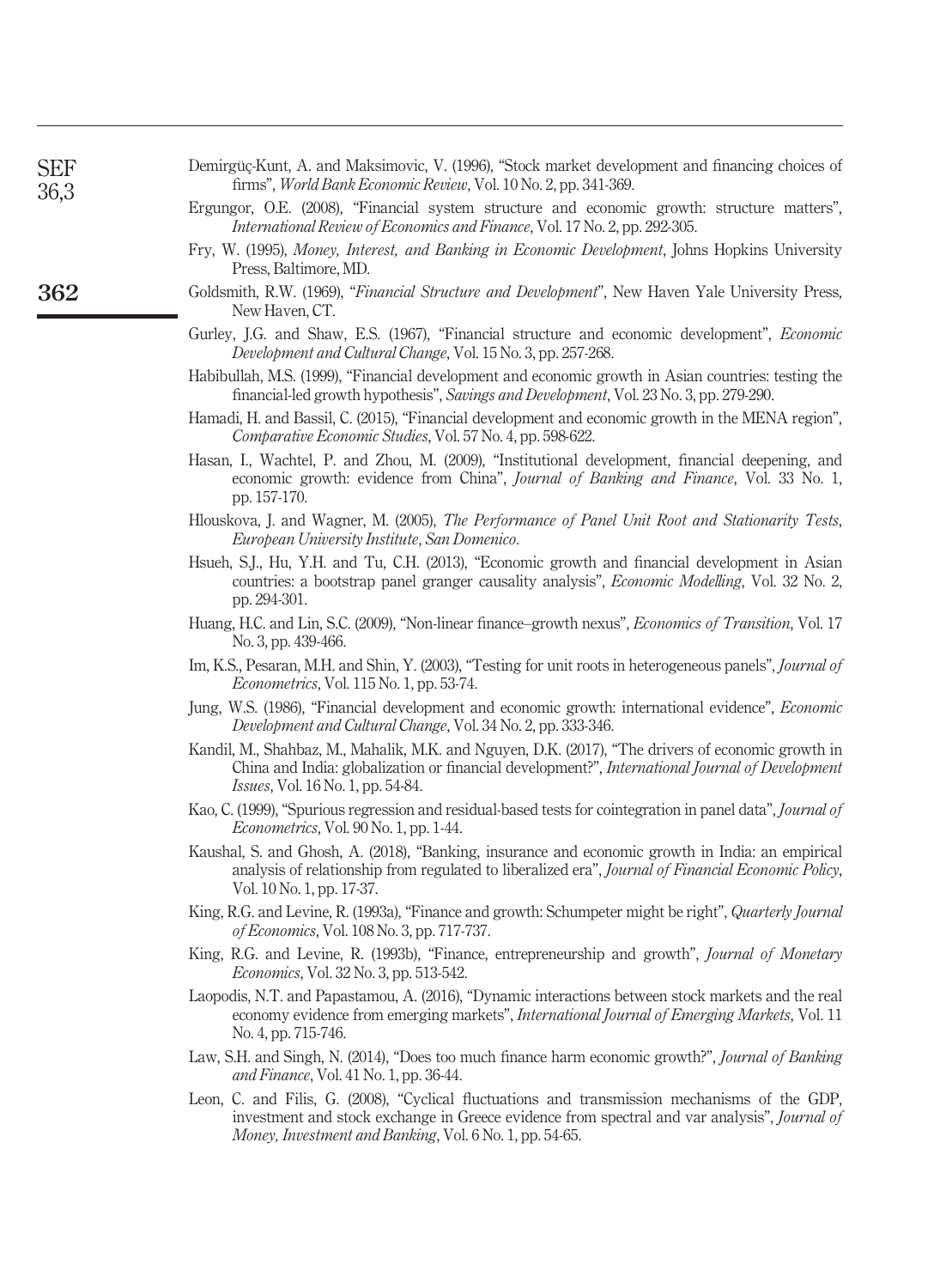| Levin, A., Lin, C.F. and Chu, C.S.J. (2002), "Unit root tests in panel data: asymptotic and finite-sample<br>properties", <i>Journal of Econometrics</i> , Vol. 108 No. 1, pp. 1-24. | Analysis over<br>different |
|--------------------------------------------------------------------------------------------------------------------------------------------------------------------------------------|----------------------------|
| Levine, R., Loayza, N. and Beck, T. (2000), "Financial intermediation and growth: causality and causes",<br>Journal of Monetary Economics, Vol. 46 No. 1, pp. 31-77.                 | economic                   |
| Levine, R. and Zervos, S. (1998), "Stock markets, banks, and economic growth", American Economic<br><i>Review, Vol.</i> 88 No. 3, pp. 537-558.                                       | cycles                     |
| Lucas, R.E. (1988), "On the mechanics of economic development", <i>Journal of Monetary Economics</i> ,<br>Vol. 22 No. 1, pp. 3-42.                                                   | 363                        |

- Masoud, N. and Hardaker, G. (2012), "The impact of financial development on economic growth empirical analysis of emerging market countries", *Studies in Economics and Finance*, Vol. 29 No. 3, pp. 148-173.
- Menyah, K., Nazlioglu, S. and Wolde-Rufael, Y. (2014), "Financial development, trade openness and economic growth in African countries: new insights from a panel causality approach", *Economic Modelling*, Vol. 37 No. 2, pp. 386-394.
- Naceur, S.B. and Ghazouani, S. (2007), "Stock markets, banks, and economic growth: empirical evidence from the MENA region", *Research in International Business and Finance*, Vol. 21 No. 2, pp. 297-315.
- Naik, P.K. and Padhi, P. (2015), "Stock market volatility and equity trading volume: empirical examination from Brazil, Russia, India and China (BRIC)", *Global Business Review*, Vol. 16 No. 5S, pp. 28-45.
- Nyasha, S. and Odhiambo, N.M. (2015), "Economic growth and market-based financial systems: a review", *Studies in Economics and Finance*, Vol. 32 No. 2, pp. 235-255.
- Patrick, H.T. (1966), "Financial development and economic growth in underdeveloped countries", *Economic Development and Cultural Change*, Vol. 14 No. 2, pp. 174-189.
- Pedroni, P. (1999), "Critical values for cointegration tests in heterogeneous panels with multiple regressors", *Oxford Bulletin of Economics and Statistics*, Vol. 61 No. s1, pp. 653-670.
- Pedroni, P. (2004), "Panel cointegration: asymptotic and finite sample properties of pooled time series tests with an application to the PPP hypothesis", *Econometric Theory*, Vol. 20 No. 3, pp. 597-625.
- Phiri, A. (2015), "Asymmetric cointegration and causality effects between financial development and economic growth in South Africa", *Studies in Economics and Finance*, Vol. 32 No. 4, pp. 464-484.
- Pradhan, R.P., Arvin, M.B., Norman, N.R. and Nishigaki, Y. (2014), "Does banking sector development affect economic growth and inflation? A panel cointegration and causality approach", *Applied Financial Economics*, Vol. 24 No. 7, pp. 465-480.
- Rajan, R.G. and Zingales, L. (1998), "Which capitalism? Lessons from the East Asian crisis", *Journal of Applied Corporate Finance*, Vol. 11 No. 3, pp. 40-48.
- Rioja, F. and Valev, N. (2004a), "Does one size fit all?: a reexamination of the finance and growth relationship", *Journal of Development Economics*, Vol. 74 No. 2, pp. 429-447.
- Rioja, F. and Valev, N. (2004b), "Finance and the sources of growth at various stages of economic development", *Economic Inquiry*, Vol. 42 No. 1, pp. 127-140.
- Robinson, J. (1952), "The generalization of the general theory", *The Rate of Interest and Other Essays*, MacMillan, London.
- Rousseau, P.L. and Wachtel, P. (2000), "Equity markets and growth: cross-country evidence on timing and outcomes, 1980–1995", *Journal of Banking and Finance*, Vol. 24 No. 12, pp. 1933-1957.
- Sarkar, P. (2007), "Stock market development, capital accumulation and growth in India since 1950", MPRA Paper No. 5050, posted 07, November, available at: http://mpra.ub.uni-muenchen.de/5050/
- Schumpeter, J.A. (1911), *The Theory of Economic Development*, Harvard University Press, Cambridge.
- Sehrawat, M. and Giri, A.K. (2015), "Financial development and economic growth: empirical evidence from India", *Studies in Economics and Finance*, Vol. 32 No. 3, pp. 340-356.